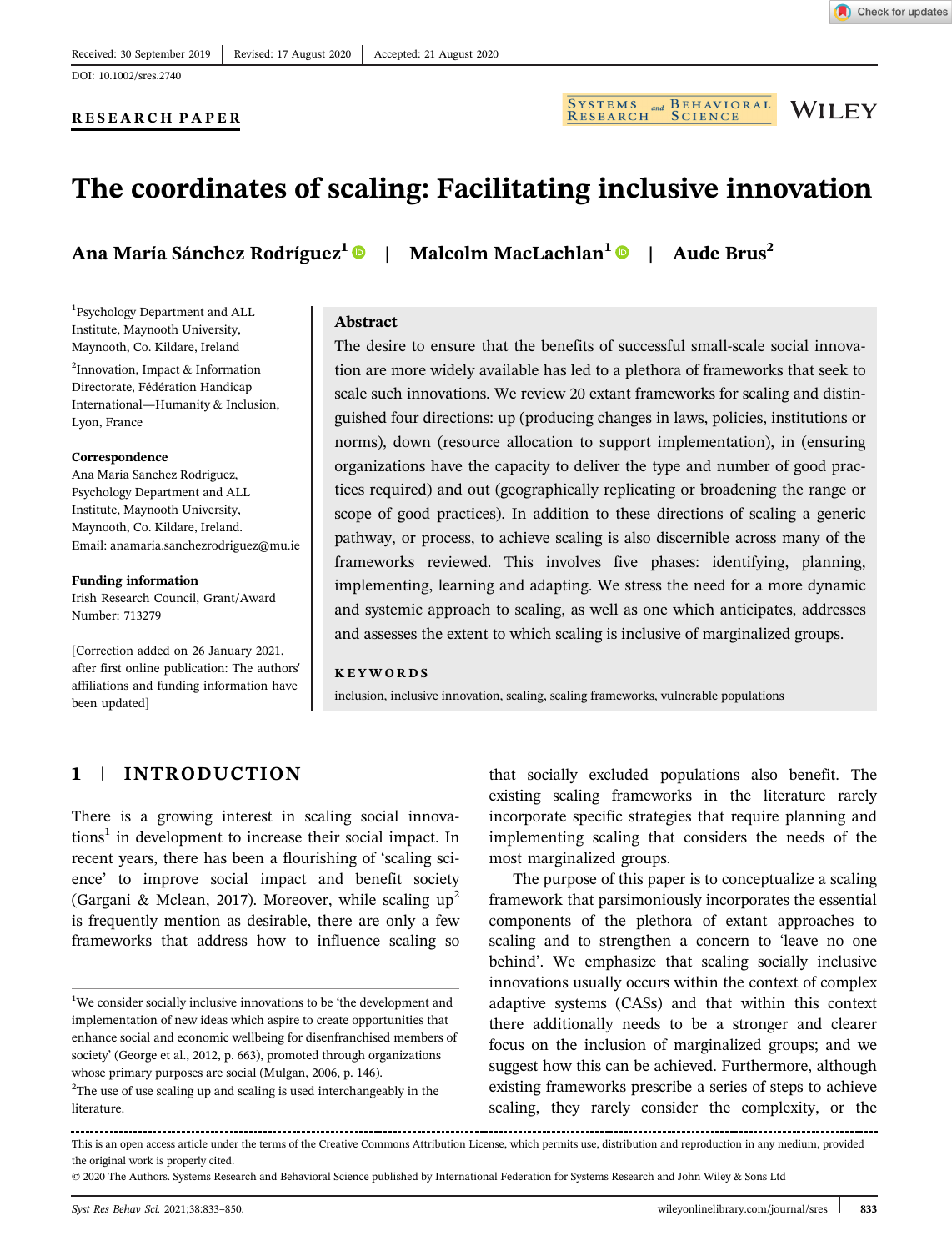unpredictability, of the broader system they aim to change (Paina & Peters, 2012).

A CAS approach addresses the interaction amongst different agents that are in and out of the system to be scaled (Hall & Clark, 2010). A CAS approach is potentially useful to understanding scaling in complex environments and to understand scaling failure (McVeigh et al., 2016; Paina & Peters, 2012). Furthermore, intervening organizations often overlook the interaction between the systems that they want to change, and the root causes of exclusion, or discrimination, in the scaling process. With the emphasis on 'leaving no one behind' in the Sustainable Development Goals (SDGs, 2015), this should be addressed and recognized as a priority. Given that the goal of scaling effective interventions is to promote social impact, it is important to have a scaling framework that analyses exclusion and discrimination, from a systems perspective.

The paper is divided into two sections. The first section describes existing scaling frameworks: how scaling is conceived and recommendations for its achievement. Using a constant comparison methodology, we identify five common phases of scaling and four distinct directions of scaling, representing a parsimonious synthesis of the range of terminology currently in use. The second section suggests an inclusive scaling framework that addresses inclusion and suggests a range of participatory mechanisms to centre inclusion as a scaling objective. By stressing inclusion as an implicit aim of scaling, we seek to refocus thinking about scaling into what social impact would mean for marginalized communities—for reaching towards the marginalized and promoting social benefit for all.

# 2 | METHODOLOGY

In order to understand how scaling happens and is promoted for socially inclusive innovations in development, we conducted a systematic search and review (Grant & Booth, 2009, p. 102). The scope of this review was to explore scaling frameworks that addressed socially inclusive innovations targeting vulnerable populations. We narrowed the review to the following inclusion criteria: (a) scaling up of innovations in development contexts (primarily low- and middle-income countries) and (b) for identifiable discrete innovations as interventions, good practices, or pilot projects of development actors, such as community-based organizations, non-governmental organizations (NGO), international NGOs (INGOs) and the public sector, with the intent to improve the living conditions, which included health, education, employment, housing, land tenure and agriculture, and technology.

The literature covered from 1995 to 2019 and considered the first studies on scaling frameworks in development (Uvin, 1995). The types of documents reviewed were as follows: (1) scientific academic research on scaling frameworks for innovations and (2) grey literature of reports and manuals on scaling frameworks from local, national and international organizations working on development, for example, US Agency for International Development (USAID), World Health Organization (WHO) and World Bank (WB). We excluded scaling up in nondevelopment contexts, businesses and scaling business-like models.

The data were collected, first, by conducting a literature search in Academic Search Complete, Web of Science and Google Scholar that included the key words 'social innovation' 'development' 'scaling up approaches' OR 'scaling up frameworks' OR 'scaling up methodologies', which resulted in 13 entries in Google Scholar, two in Academia Search Complete and four in Web of Science; when changing the term to 'innovation', the results were 189, 36 and 30, respectively. We extended the search to 'innovation' because using the term on 'socially inclusive innovations', the search yielded in no results. We eliminated the duplicates, reviewed the abstracts and selected those articles that mentioned a scaling framework with a number of steps to scale.

We also added ExpandNet, $3$  a known source for scaling that has a scaling-up bibliography organized in 10 themes, with 369 titles focusing on scaling and 92 focusing on scaling up frameworks, with another 36 titles on development. We eliminated the duplicates with the articles selected on the first step, resulting in 52 new documents.

Other important sources to identify scaling up frameworks were Fixsen et al. (2009), who identified eight key frameworks that are incorporated in our literature review; Massoud et al. (2010), Subramanian et al. (2011), Bradley et al. (2011), Hardee et al. (2012), Milat et al. (2015), Adamou et al. (2013), Barker et al. (2016) and Sohal (2018) were all reviewed to identify approaches to scaling.

The frameworks were selected by reviewing the articles applying the following criteria: (a) covers a description of a number of steps to achieve scaling and/or (b) describes scaling directions and/or (c) defines scaling. Finally, we filtered those results that had used the same scaling framework. The frameworks were classified by policy area of focus and, if applicable, by organization sponsoring the framework. We used a constant

<sup>&</sup>lt;sup>3</sup>ExpandNet is a global network of practitioners, scholars and academics to advance the science of scaling up. Available at: https://expandnet.net. Last accessed May 2020.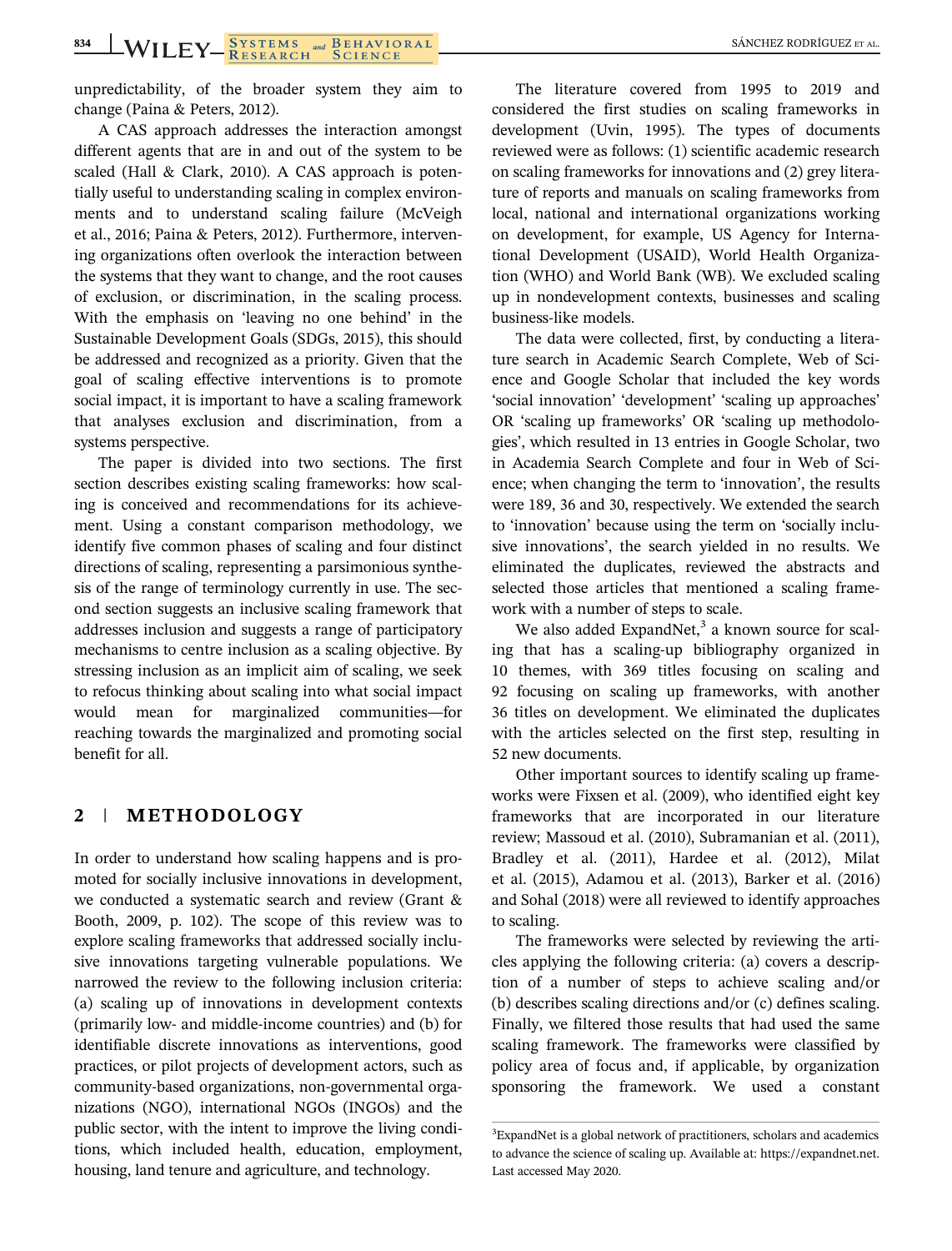comparison analysis (CCA) to explore the differences and similarities of the 20 frameworks, and as a result of that analysis, we came up with five stages for scaling and four directions addressed in the next section.

The purpose of the CCA is to create new theory and/or to analyse documents (Leech & Onwuegbuzie, 2008; Onwuegbuzie et al., 2012). The CCA method has three stages of analysis: (a) open coding (identify thematic codes relating to particular ideas/activities/ actions); (b) axial coding (identify codes into similar categories) and (c) selective coding to, in our case, create a new framework, but with the continuous process of monitoring new data (document analysis) to compare with the collected data (already analysed documents) (Onwuegbuzie et al., 2012, p. 13). The process of data collection reaches a point of theoretical saturation when no new categories are found in the subsequent analysis; in this case, no other different distinct stages were found in the scaling frameworks analysed (Onwuegbuzie et al., 2012).

# 2.1 | Findings—20 scaling frameworks

In order to understand how and when scaling might happen, we felt it was important to explore and analyse the different extant frameworks. In general, scaling frameworks define a direction of scaling and include a set of steps to follow; some also show the types of strategies employed to scale practices, programmes and policies.

The CCA open coding indicated different levels of completeness of the 20 frameworks reviewed; for example, if they have an explicit definition of scaling, refer to specific units of scaling or include steps to scale. A second stage of coding considered if a framework identified process issues to scaling. The third stage developed coding for five common phases, using a common language and is described in Sections 2.1.1 and 2.1.2. Table 1 summarizes the 20 approaches to scaling identified through the literature search. The scaling frameworks in Table 1 do not address differences between types of organizations and their paths to scale. For example, differences between scaling for a national programme that is implemented by the government and for a local project implemented by a community-based organization are not addressed. Indeed, the literature of scaling describes the approaches of scaling for non-profits, international NGOs, governments, social enterprises, communitybased organizations and private sector, as essentially being the same. The Nesta UK framework defines the scaling target as the social innovations, defining these broadly as 'new products, services and models that both meet social needs and create new social relationships or

collaborations – they're "social" both in ends and means' and 'can be generated from within any sector – public, private or social – or from citizens and social movements. They may generate financial value, but don't have to' (Gabriel, 2014, p. 7).

The frameworks aim to scale pilots, projects, programmes or policies, often advocating for a variety of practices—not well defined—that leave their implementation to their use in the field. An exception to this is that the Self-Evaluation for Effective decision-making Systems for communities to adapt learning and expand (SEED) addresses only community-based projects as the 'size' of the unit to be scaled to larger programme adoption (Taylor & Taylor, 2003). More consideration is therefore needed to understand the practicalities of scaling for one type of organizational entity versus another type, as well as a set of interventions that are contextually relevant. The focus in these frameworks is generally on the reasoning to scale and not on the scalable unit for the frameworks, whether that is a pilot, a programme or a policy to scale. However, the Scaling up Management (SUM) framework is one approach that does differentiate scaling process by the scalable unit: pilot, demonstration, capacity building and campaigns; for example, in a pilot project, scaling up comes after the innovation phase (Kohl and Cooley, n.d., p. 4). The Nesta UK approach explains scaling of social innovations in a spiralling process to achieve systemic change, in six stages: (1) prompts, inspirations and diagnoses; (2) proposals and ideas; (3) prototyping and pilots; (4) sustaining; (5) scaling and diffusion; and (6) systemic change (Murray et al., 2010, p. 12-13).

In the 20 frameworks, scaling is a process that usually goes from small to big; some frameworks like 'Making it Big' are more explicit in this regard than others, such as the learning process approach (LPA). ExpandNet is one of the approaches that describes in more detail in nine steps and considers scaling as 'expanding, replicating, adapting and sustaining successful policies, programs or projects in geographic space and over time to reach a greater number of rural poor' (ExpandNet, 2010, p. 17). Other definitions of scaling include the improvement collaborative approach definition that focuses on the growth of the intervention from improvements that serve a small group to 'a significantly larger population, such as an entire region or country' (USAID, 2008, p. 20). The International Fund for Agricultural Development (IFAD) approach addresses scaling as quality of impact and sustainability (Hartmann & Linn, 2008, p. 8). This framework includes drivers and spaces; the drivers are the enablers to scale up (e.g. strong leadership), and the spaces are opportunities or potential obstacles to scale up (e.g. policy space). In the frameworks reviewed, scaling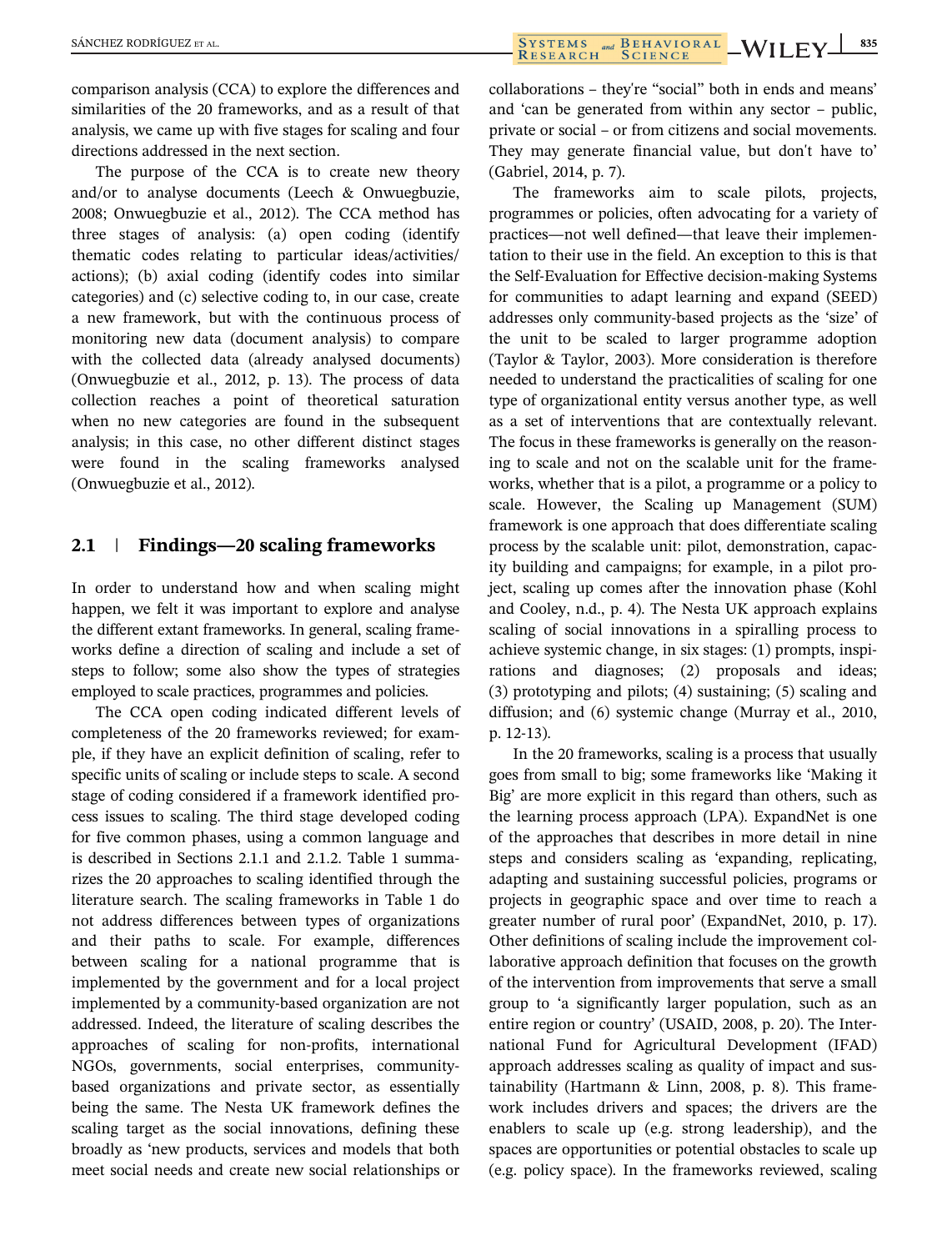| IADLE I                                                     | outlife realing training and the second constant comparison and principled. | Defines  | Phases to            |                           |                                     |
|-------------------------------------------------------------|-----------------------------------------------------------------------------|----------|----------------------|---------------------------|-------------------------------------|
| Name of framework                                           | Organization/reference                                                      | scaling  | scale                | <b>Scaling directions</b> | Policy field                        |
| Agricultural Development<br>(1) International Fund for      | The World Bank/Hartmann and<br>Linn (2008); Linn et al. (2010)              | Explicit | Identifying          | Replication<br>Expansion  | Rural poverty and agriculture       |
| (IFAD) IFAD Approach                                        |                                                                             |          | Adapting<br>Learning | Spontaneous diffusion     |                                     |
| (2) GHLI-AIDED (Assess,                                     | Yale Global Health Leader                                                   | Explicit | Identifying          | $\tilde{z}$               | Health: family planning,            |
| Innovate, Develop, Engage,                                  | Institute/Bradley et al., (2011,<br>2012)                                   |          | Planning             |                           | breastfeeding programmes,           |
| Devolve)                                                    |                                                                             |          | Implementing         |                           | community health workers            |
|                                                             |                                                                             |          | Adapting             |                           |                                     |
| (3) The State Implementation and                            | Scaling<br>State Implementation and                                         | Implicit | Identifying          | $\mathsf{S}^{\mathsf{O}}$ | Education, human services, child    |
| Scaling up of Evidence-based<br>Practices (SISEP)           | up of Evidence-based Practices<br>Center/Fixsen et al. (2009);              |          | Planning             |                           | development                         |
|                                                             | Fixsen (2009); Fixsen et al. (2013)                                         |          | Implementing         |                           |                                     |
| (4) Scaling up Management                                   | Management Systems International                                            | Implicit | Identifying          | Expansion                 | General                             |
| (SUM) framework <sup>a</sup>                                | (MSI) (Cooley & Kohl, 2006; Kohl                                            |          | Planning             | Replication               |                                     |
|                                                             | & Cooley, n.d.), Cooley and<br>Linn (2014)                                  |          |                      | Collaboration             |                                     |
| (5) Guide for Fostering Change to                           | The Implementing Best Practices                                             | Implicit | Identifying          | Quantitative              | Health-service delivery-            |
| Scale Up Effective Health<br>Services <sup>b</sup>          | Consortium (IBP) (2007)                                                     |          | Planning             | Functional                | reproductive health                 |
|                                                             |                                                                             |          | Implementing         | Political                 |                                     |
|                                                             |                                                                             |          | Learning             |                           |                                     |
|                                                             |                                                                             |          | Adapting             |                           |                                     |
| collaborative approach <sup>c</sup><br>(6) The improvement  | Health Care Improvement<br>Project/USAID (2008) <sup>d</sup>                | Explicit | Learning             | $\mathsf{S}^{\mathsf{O}}$ | Health Care                         |
| (7) A Learning Process Approach®                            | Korten (1980)                                                               | Implicit | Planning             | $\tilde{z}$               | Rural development, the background   |
|                                                             |                                                                             |          | Learning             |                           | of participatory research practices |
| (8) SEED-Scale (Self-Evaluation                             | Taylor and Taylor (2003)                                                    | Implicit | Learning             | Blueprint                 | General                             |
| for effective decision making<br>Systems for communities to |                                                                             |          | Adapting             | Explosion                 |                                     |
| adapt learning and expand)                                  |                                                                             |          |                      | Additive                  |                                     |
|                                                             |                                                                             |          |                      | Biological                |                                     |
| (9) ExpandNet Framework                                     | The World Health Organization.                                              | Explicit | Identifying          | Horizontal                | Health                              |
|                                                             | Simmons and Shiffman (2007),<br>ExpandNet (2007, 2010),                     |          | Planning             | Vertical                  |                                     |
|                                                             | ExpandNet WHO-The World                                                     |          | Implementing         | Spontaneous Diffusion     |                                     |
|                                                             | Health Organization (2009)                                                  |          |                      | Diversification           |                                     |

analysis annlied) TABLE 1 Scaling frameworks (inclusion criteria and constant comparison analysis applied) þ and porte (inclusion criteria Scaling fram TABLE<sub>1</sub>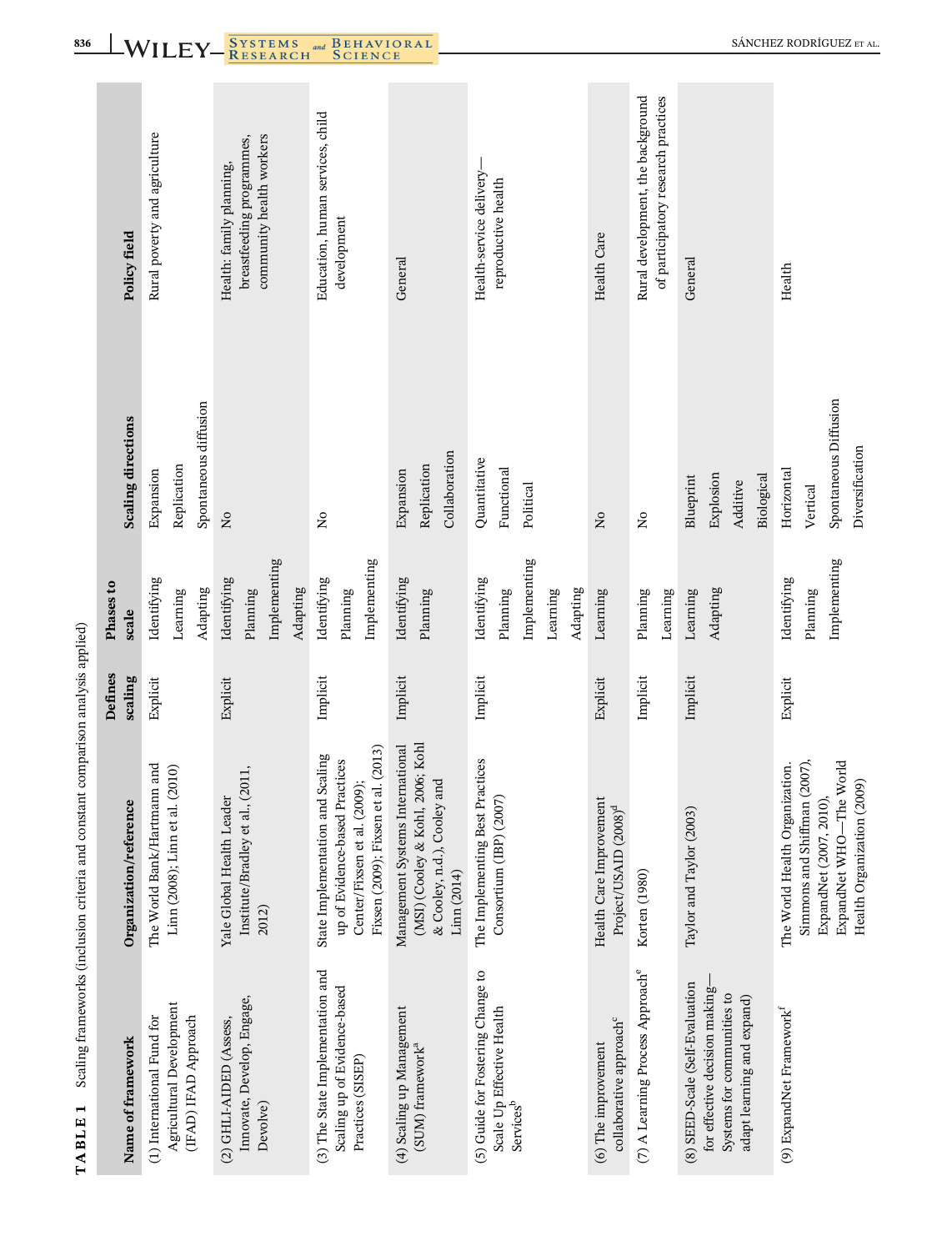| Policy field              | Health                                        | Health                                                          | Health-HIV/AIDS treatment and<br>care                            | General-social entrepreneurship                                                                                                                | Health technologies                                                              | Entrepreneurship<br>Non-profit<br>Social                                                                             | Social Entrepreneurship                                                                                    | Health-breastfeeding programmes                                 | (Continues)<br>Community-Driven Development                                                                  |
|---------------------------|-----------------------------------------------|-----------------------------------------------------------------|------------------------------------------------------------------|------------------------------------------------------------------------------------------------------------------------------------------------|----------------------------------------------------------------------------------|----------------------------------------------------------------------------------------------------------------------|------------------------------------------------------------------------------------------------------------|-----------------------------------------------------------------|--------------------------------------------------------------------------------------------------------------|
| <b>Scaling directions</b> | $\rm \stackrel{\circ}{\rm \bf Z}$             | $\tilde{z}$                                                     | $\rm \stackrel{\circ}{\rm \stackrel{\circ}{\rm \scriptstyle X}}$ | form a strategic partnership, grow<br>and organization to deliver (2014)<br>advice, build a delivery network,<br>Scaling routes: Influence and | $\rm \stackrel{\circ}{\rm \stackrel{\circ}{\rm \scriptscriptstyle M}}$           | Beanstalk, is initiated by a visionary<br>Umbrella through funding, LEGO,<br>Volcano-learning and<br>experimentation | community, Polishing gemstones,<br>the change starts in the<br>refining product<br>$\overline{\mathsf{x}}$ | $\overline{\mathsf{x}}$                                         | $\rm \stackrel{\circ}{\rm \stackrel{\circ}{\rm \scriptscriptstyle M}}$                                       |
| Phases to<br>scale        | Implementing<br>Identifying                   | Implementing<br>Identifying<br>Adapting<br>Planning<br>Learning | Planning                                                         | Implementing<br>Planning<br>Learning                                                                                                           | Implementing<br>Identifying                                                      | Adapting<br>Learning                                                                                                 | Adapting                                                                                                   | Implementing<br>Identifying<br>Adapting<br>Planning<br>Learning | Implementing<br>Identifying<br>Planning                                                                      |
| <b>Defines</b><br>scaling | Implicit                                      | Explicit                                                        | Explicit                                                         | Implicit                                                                                                                                       | Implicit                                                                         | Explicit                                                                                                             | Implicit                                                                                                   | Implicit                                                        | Explicit                                                                                                     |
| Organization/reference    | Barker et al. (2016)                          | Milat et al. (2014, 2016)                                       | Massoud (2004)                                                   | Caulier-Grice and Mulgan<br>Gabriel (2014); Murray,<br>$(2010)$ Nesta UK                                                                       | Programme for Appropriate<br>Technology in Health<br>$\ensuremath{{\rm PATH}}^i$ | Westley et al. (2014)                                                                                                | Weber et al. (2012).                                                                                       | Bhandari et al. (2008) <sup>j</sup>                             | Binswanger-Mkhize et al. (2009),<br>(2004)<br>Binswanger and Nguyen<br>Swaminathan (2003),<br>Binswanger and |
| Name of framework         | (10) The framework for going to<br>full scale | (11) Scaling up population health<br>intervention guide         | (12) The Multiplicative Scale-up<br>Method <sup>g</sup>          | (13) Making it Big-Strategies for<br>scaling social innovations                                                                                | (14) PATH's framework for<br>product introduction. <sup>h</sup>                  | Scaling Up Social Innovation<br>(15) Five Configurations for                                                         | (16) The Scalability Framework                                                                             | (17) The Scale up exclusive<br>breastfeeding framework          | (18) Scaling Up Local and<br>Development (LCDD)<br>Community-Driven                                          |

TABLE 1 (Continued)

TABLE 1 (Continued)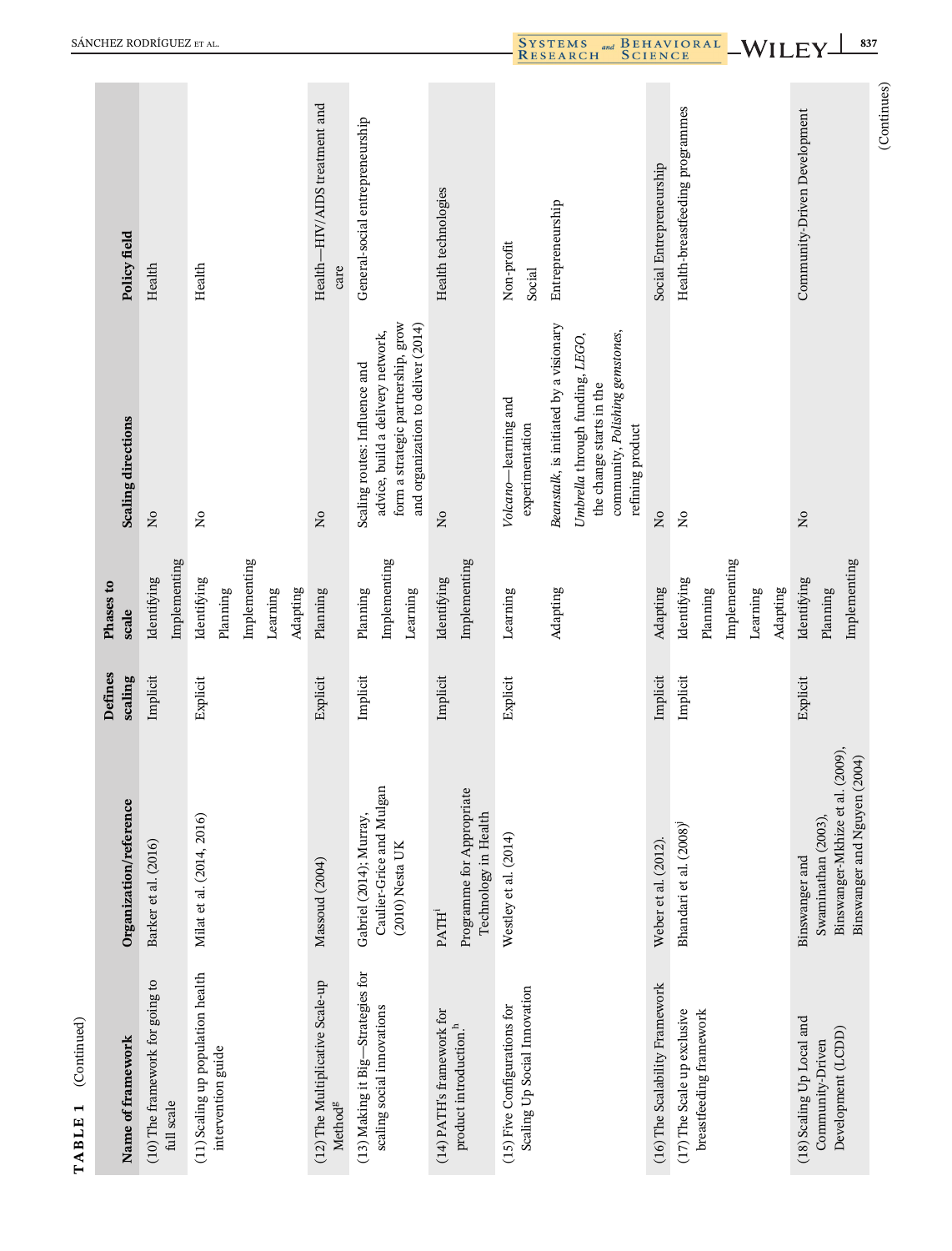| Name of framework                                                                     | Organization/reference                                                                                                                                                                     | <b>Defines</b><br>scaling | Phases to<br>scale | <b>Scaling directions</b>                                                                                         | Policy field                                                                                                                    |
|---------------------------------------------------------------------------------------|--------------------------------------------------------------------------------------------------------------------------------------------------------------------------------------------|---------------------------|--------------------|-------------------------------------------------------------------------------------------------------------------|---------------------------------------------------------------------------------------------------------------------------------|
|                                                                                       |                                                                                                                                                                                            |                           |                    |                                                                                                                   |                                                                                                                                 |
| (19) The Scaling Scan                                                                 | i(PPP)<br>Public Private Partnerships                                                                                                                                                      | Explicit                  | Identifying        | Horizontal                                                                                                        | Generic                                                                                                                         |
|                                                                                       | Jacobs, Ubels and Woltering<br>(2018)                                                                                                                                                      |                           | Planning           | Vertical                                                                                                          |                                                                                                                                 |
| (20) A phase Approach                                                                 | Baker (2010)                                                                                                                                                                               | Implicit                  | Identifying        | $\tilde{z}$                                                                                                       | Health                                                                                                                          |
|                                                                                       |                                                                                                                                                                                            |                           | Planning           |                                                                                                                   |                                                                                                                                 |
|                                                                                       |                                                                                                                                                                                            |                           | Implementation     |                                                                                                                   |                                                                                                                                 |
| Source: Adapted from Hancock (in The World Bank, 2003), Fixsen                        |                                                                                                                                                                                            |                           |                    |                                                                                                                   | (2009), Massoud et al. (2010), Bradley et al. (2011), Subramanian et al. (2011), Hardee et al. (2012), Milat et al. (2015), and |
| Barker et al. (2016).                                                                 |                                                                                                                                                                                            |                           |                    |                                                                                                                   |                                                                                                                                 |
| <sup>b</sup> In Hardee et al. (2012), Adamou et al. (2013), and Barker et al. (2016). | "Also, in Hardee et al. (2012), Fixsen (2009), Subramanian et al. (2011), Adamou et al. (2013), Milat et al. (2015), and Barker et al. (2016).                                             |                           |                    |                                                                                                                   |                                                                                                                                 |
| "In Hardee et al. (2012) and Adamou et al. (2013).                                    |                                                                                                                                                                                            |                           |                    |                                                                                                                   |                                                                                                                                 |
|                                                                                       | <sup>4</sup> USAID Health Care Improvement Project (2008). The Improvement Collaborative: An Approach to Rapidly Improve Health Care and Scale Up Quality Services. Published by the USAID |                           |                    |                                                                                                                   |                                                                                                                                 |
|                                                                                       | Health Care Improvement Project. Bethesda, MD: University Research Co., LLC (URC); 2008.                                                                                                   |                           |                    |                                                                                                                   |                                                                                                                                 |
| <sup>e</sup> In Subramanian et al. (2011).                                            |                                                                                                                                                                                            |                           |                    |                                                                                                                   |                                                                                                                                 |
|                                                                                       | "Also in Hardee et al. (2012), Fixsen (2009), Subramanian et al. (2011), Adamou et al. (2013), Milat et al. (2015), and Barker et al. (2016).                                              |                           |                    |                                                                                                                   |                                                                                                                                 |
| <sup>g</sup> Barker et al. (2016).                                                    |                                                                                                                                                                                            |                           |                    |                                                                                                                   |                                                                                                                                 |
| hSmith et al. (2015).                                                                 |                                                                                                                                                                                            |                           |                    |                                                                                                                   |                                                                                                                                 |
| Path is an organization working on global health issues since 1977.                   |                                                                                                                                                                                            |                           |                    | PATH's framework for product introduction. http://www.path.org/publications/files/TS_product_intro_framework.pdf. |                                                                                                                                 |
| Published 2007.                                                                       |                                                                                                                                                                                            |                           |                    |                                                                                                                   |                                                                                                                                 |
| In Milat et al. (2015).                                                               |                                                                                                                                                                                            |                           |                    |                                                                                                                   |                                                                                                                                 |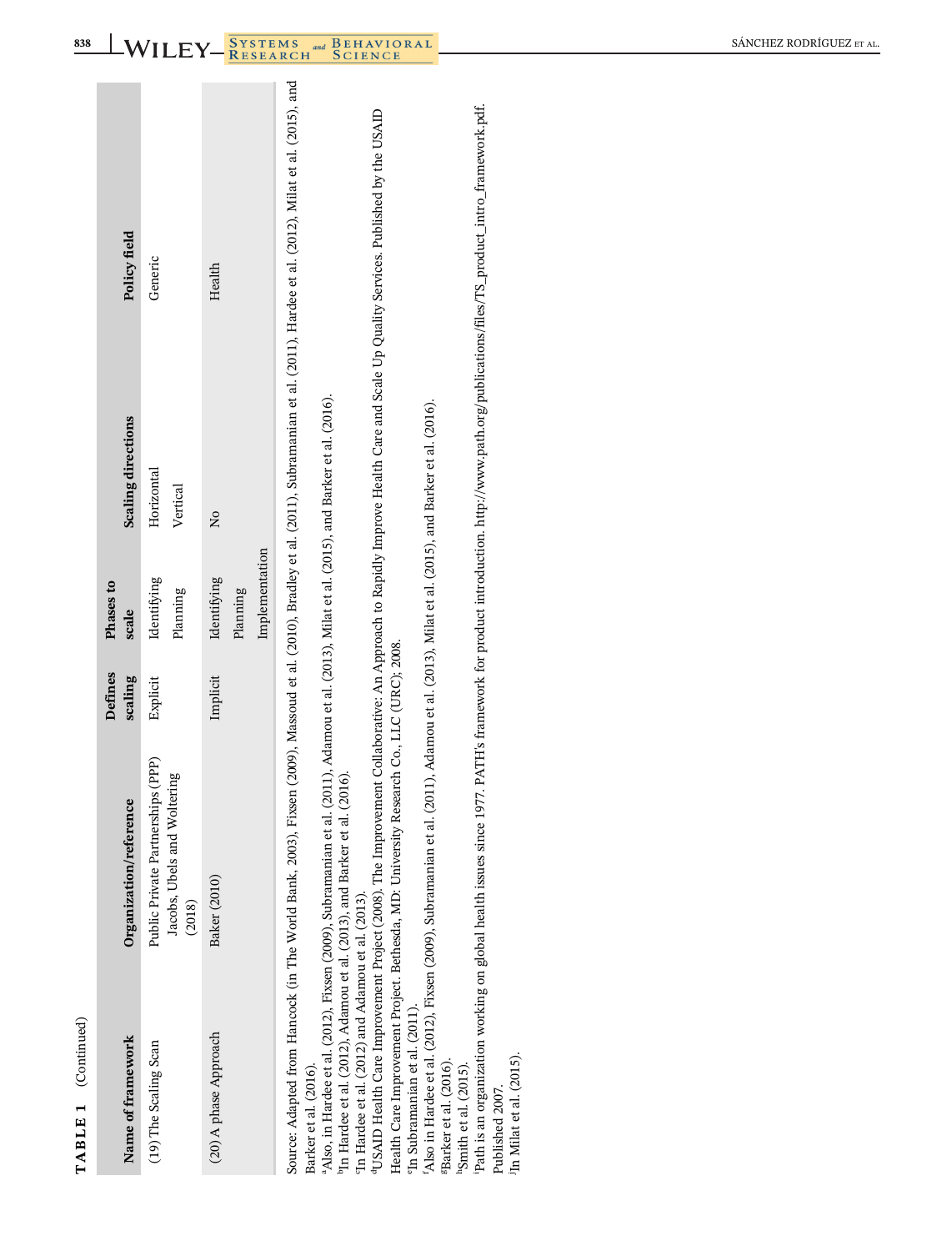FIGURE 1 Flow diagram indicating the search process



in itself, is either a goal or a step to achieve sustainability. The 'five configurations for scaling' approach considers scaling 'to make a durable and profound change' (Westley et al., 2014, p. 3).

The 20 frameworks address scaling as a phase but, differing in the number of phases as well as the components they drop in for each phase. Barker et al. (2016) identified two models of global health scaling frameworks: (1) nonsequential and (2) sequential approaches. The latter follow a particular ordering of phases to achieve scale. The 'framework for going to full scale' explains linearity from developing the scalable unit to testing it and then to fully scaling it up (Barker et al., 2016, p. 7). The 'scaling up population health intervention guide' underlines the steps in an order with their objectives, strategies and challenges, as well as different tools required for each phase. The 'State Implementation and Scaling up of Evidence-based Practices' (SISEP) describes an implementation process to scale from the exploration and adoption to innovation and sustainability. The SUM framework approach emphasis is on the scaling plan to identify the need to scale and to establish the preconditions to implement the scale as well as the Implementing Best Practices Consortium (IBP) approach that begins defining the need for change. A few frameworks incorporate a final stage to evaluate the scaling process such as the IBP and the LPA. Moreover, the LPA considers participation and knowledge transfer as a precondition to scale up. The LPA stages aim to progressively achieve the organization's maturity by achieving expansion as the ultimate goal in a way that the organization is able to address new problems and create new solutions to replicate (see Figure 1). The SISEP, like the LPA, highlights practice improvement and evaluation as key, and the innovation comes at the end of the process. The SISEP emphasizes the need to develop capacity in terms of professional development and practice improvement. The SISEP includes identifying different stages in the process to implement the project and the importance of evaluation. The transition to scale is depicted in most of the

approaches in a sequential order; however, for some like the GHLI-AIDED (Assess, Innovate, Develop, Engage, Devolve), the stages are not followed one after the other, but these can be reiterative over the process.

Some of the scaling frameworks have a higher level of complexity than others by delimiting the scaling directions, whereas others promote an understanding that scaling takes place intertwined in complex systems. The GHLI-AIDED, ExpandNet, the Five Configurations for Scaling up Social Innovation and the SEED emphasize unpredictability and complexity; that scaling does not happen in a vacuum. Complexity is understood as a system where the intervention adds or contributes to part of a change, the GHLI-AIDED specifically addresses CAS; unpredictability is part of the scaling process. The IBP and the GHDLI address scaling complexity as part of a larger systemic view of change. The Five Configurations for Scaling Up Social Innovation is a CAS model to scale; the scaling departure point is the analysis of complex systems (Moore & Westley, 2011; Westley & Antadze, 2010) or cross-scale interactions or 'panarchy'. <sup>4</sup> The principal characteristic of the model is the unpredictability of the factors associated in scaling social innovations. This approach is useful in understanding the fluidity of change in an organization that is aiming to scale up. Another framework that addresses context as a key factor is 'Guide for Fostering Change to Scale Up Effective Health Services', which addresses scaling strategies 'that best suits the environment' (2007, p. 26). The environment is also a factor in the ExpandNet framework defining it as the 'conditions and institutions that are external to the user organization but fundamentally affect the prospects for scaling up' (ExpandNet, 2010, p. 16).

Most of the frameworks have focused on scaling health systems such as the GHLI-AIDED that seeks to disseminate innovations and understand how scale up works in low-income countries. The same is true of the

<sup>4</sup> Refers to multiple scales of space, time and social organization (Gunderson & Holling, 2002).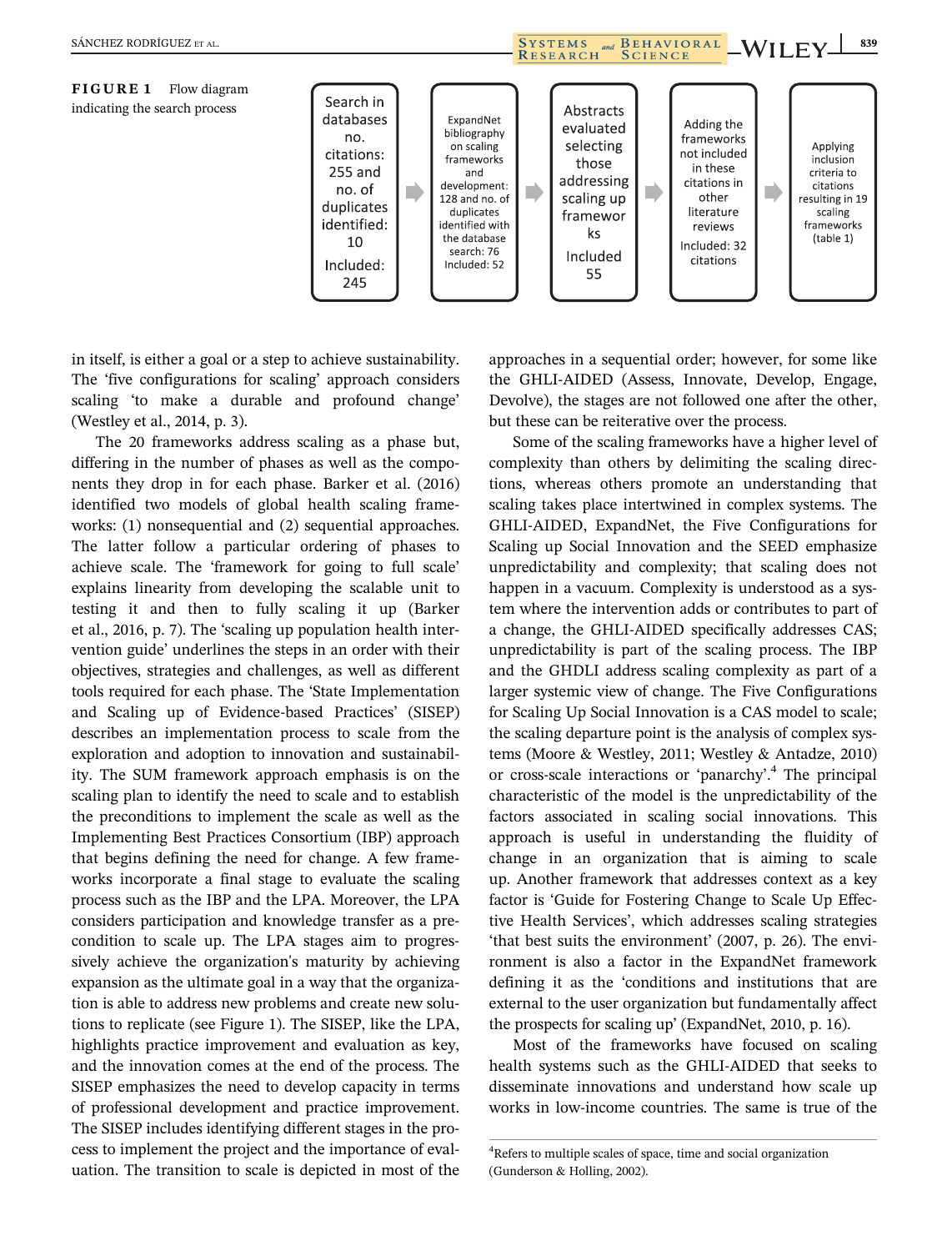840 WILEY SYSTEMS and BEHAVIORAL SÁNCHEZ RODRÍGUEZ ET AL.

'improvement collaborative approach', which can also be used in other policy areas (Milat et al., 2014, p. 4). Frameworks like the SUM promote a generic set of questions to develop any scaling strategy: the what (model), the how (methods), the who (organizational roles) and where to scale up (dimensions) (Kohl and Cooley, n.d., 2003, p. 2). It is also clear that scaling is interdisciplinary and cuts across different fields such as health, education and agriculture (ExpandNet, 2010; Fixsen, 2009). Furthermore, scaling frameworks involve multidimensional processes (Hartmann & Linn, 2008) that require some common elements, such as favourable policies, collaboration and developing organizational capacities, amongst others.

# 2.1.1 | Five common phases across scaling frameworks

Across the frameworks we reviewed, there is no consistent understanding of the elements of a comprehensive framework to support organizations to scale. Some frameworks are better developed than others, to include different scaling dimensions and a detailed phase process of how to scale. However, there are stages to scale that overlap in these frameworks, and we use the constant comparison method described above; we identified five emergent common phases that are now described below: identification, planning, implementation, learning and adapting (IPILA) (see Figure 2). In Melanesian mythology, Nuga is the father of the Kiwaians of New Guinea. He was carved from wood by Ipila. To avoid being lonely, Nuga asked Ipila—to 'scale up'—to carve three more like himself.



FIGURE 2 Common stages in the scaling frameworks

- 1. Identifying: Identifying the scalable unit is the starting point for scaling. A definition of this varies according to the different frameworks. 'Identifying' include subcodes that emphasize context assessment and suitability of the innovation. As an example of the first, the GHLI-AIDED emphasizes the environment and the conditions rather than the innovation itself (Bradley et al., 2011, p. 18). The SISEP framework (Fixsen et al., 2013, p. 2) calls this phase an exploration and defines it as 'identifying the need for change, learning about possible interventions that may be solutions, creating readiness for change, learning about what it takes to implement the innovation effectively, developing stakeholders and champions, deciding to proceed (or not)'. In Table 1, a number of frameworks include this phase to varying extents (see Frameworks). A practice classification hierarchy (Hancock, 2003; Jonasova & Cooke, 2012) may be used to classify practices by the level of the evidence provided and to estimate their general applicability. The classification starts from a basic level of an identifiable discrete community practice, which is considered the 'innovation', with the highest level of unit to scale being a 'policy principle'. In general, the scaling frameworks refer to scaling of 'good practices' or 'promising practices' that are small-scale projects with some evidence that they can be replicated.<sup>5</sup>
- 2. Planning: Most scaling frameworks (see Table 1: e.g. 2, 3, 4, 5, 7, 9, 11, 13, 17, 18, 19 and 20) include a scaling planning process. This is the stage where the organization analyses what is feasible and has collected enough evidence to replicate the practice. The tools to plan the process differ, but most of them detail the steps to follow and the strategies to employ to scale the practice. The scaling up population health intervention guide in Milat et al. (2014, p. 13) addresses a basic question to plan scaling: 'Has a plan that creates a vision of what scaling up will look like and a compelling case for action been developed?' The SUM scaling planning is a four-task process that includes the creation of a vision in the first place (Cooley & Linn, 2014, p. 7, figure 5).
- 3. Implementing: A stage that covers a variety of strategies that are context driven. This phase will cover resource mobilization, stakeholder engagement and training to improve capacity to perform well and deliver (see Table 1: e.g. 2, 3, 5, 9, 10, 11, 13, 14, 17, 18 and 20). For example, the Guide for Fostering Change to Scale Up Effective Health Services includes a preimplementation phase that is supporting demonstration to then proceed to scale and selecting the

<sup>&</sup>lt;sup>5</sup>Jonasova and Cooke (2012, p. 6).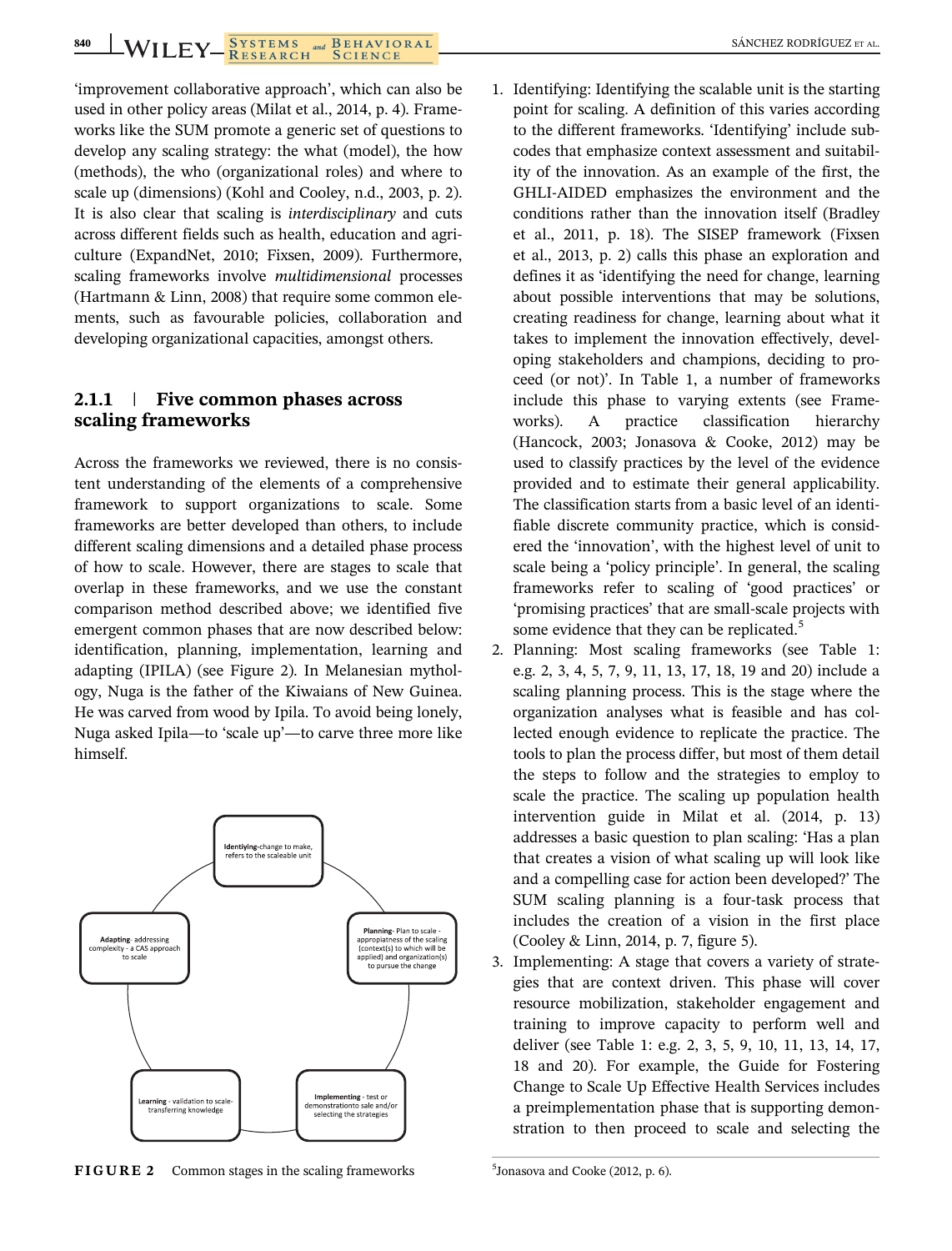appropriate scaling strategy (quantitative, functional or political scale-up; IBP, 2007, p. 26). The improvement collaborative approach includes an implementation package that needs to be based on what already works, and its components will be defined by what already exists (USAID, 2008, p. 7).

- 4. Learning: The learning process provides the validation to scale and requires knowledge transfer inside the organization and amongst others. For instance, the improvement collaborative approach highlights shared learning as one of the steps, and Korten's learning approach is about organizational learning and using it to acquire knowledge. The learning approach includes learning to be (1) effective, (2) efficient and (3) expand (Korten, 1980). The SEED approach includes three learning dimensions at the community level from the paternalistic approach to one that empowers communities (Taylor & Taylor, 2003; see Table 1, e.g. 1, 5, 6, 7, 8, 11, 13, 15 and 17).
- 5. Adapting: The process of scaling may be unpredictable and complex; some but not all the scaling frameworks take account of this. The adaptive models emphasize that scaling is not a linear process. The GHLI-AIDED is a nonsequential model that emphasizes the interconnection and non-linearity of their components. This approach addresses scaling up as multifactorial, hard to predict and in which sometimes it is difficult to directly identify cause–effect relationships. This CAS ethos is also a feature of the IFAD approach, as it defines the scaling process as adaptive; likewise, the SEED approach uses an adaptive learning model as a continuous exchange amongst the community and other stakeholders involve (see Table 1, e.g. 2, 8, 11, 15, 16 and 17).

We recommend the attempts at scaling address, in a deliberative manner, each of these five phases, but we do not prescribe the exact methodology for doing this. Specific methods can be gleaned from existing approaches but should in the first place be contextually relevant and emergent, ideally through participatory approaches. As well as identifying five thematic phases in the scaling processes we reviewed, we were also able to discern four emergent directions of scaling from the frameworks in Table 1, column 5.

### 2.1.2 Finding a common language for the Scaling Directions

The frameworks we reviewed offer a plethora of terminologies that were sometimes overlapping and sometimes contradictory. We now briefly consider some of these. Uvin (1995) defined 'scaling down' as 'processes whereby international organisations (IOs) change their structures and modes of functioning to allow for meaningful interaction and cooperation with grassroots organisations and NGOs' (p. 495). Scaling down refers to processes that aim to increase impact without becoming larger and focusing on fewer strategies (Uvin et al., 2000, p. 1416). Hancock (2003, pp. 5–6) distinguished 'scaling down' as shifting responsibilities to a lower level by deconcentrating and devolving, 'scaling out' as replicating between countries and 'scaling up' as advocating to influence policy (Korten, 1980). Moore et al. (2015) distinguished between 'scaling up' and 'scaling out' and introduced 'scaling deep' as a direction that implies a change in the culture, values and beliefs (Moore et al., 2015, p. 75). Hartmann and Linn (2008, p. 14) explained three directions to scale: the first is expansion and entails scaling a pilot project that, in some cases, the current organization might not be able to carry forwards and needs to pass it on to another organization with different capabilities. The second direction is replication and occurs through a franchise model between different types of organizations, for example, from NGOs to government. The third direction is spontaneous diffusion and is spreading the practices through replication where the spillover has formal or informal channels. Hartmann and Linn's formulation thus interweave process and direction.

Another example, ExpandNet, focuses on the effectiveness of interventions, growth, expansion and replication, mostly of health interventions. The first two directions to scale occur 'when authorities at high levels of government were persuaded that an approach adopted at a lower level of government was worthy of replication (horizontally) at the same level or (vertically, upward) at higher levels, when donors drew the same conclusion, or both' (Manor, 2007, p. 18, emphasis added). A third 'direction' is similar to the 'spontaneous diffusion' dimension explained by Hartmann and Linn (2008) and is also called 'spontaneous'. The functional direction is similar to the dimension defined by Uvin et al. (2000) and is when the organization increases the number of activities. There are other directions comprised in the table that emphasize the types of strategies used, for instance, a direct approach that is to increase impact by scaling operational expansion, scaling through advocacy or multiplicative activities (Edwards & Hulme, 1992a, 1992b).

As we have illustrated, the scaling literature is, well, scaling! However, it is developing with overlapping and sometimes inconsistent concepts such as directions, processes and dimensions. Given the importance of the idea of scaling to overall social gain, it is necessary to develop a parsimonious nomenclature, capable of incorporating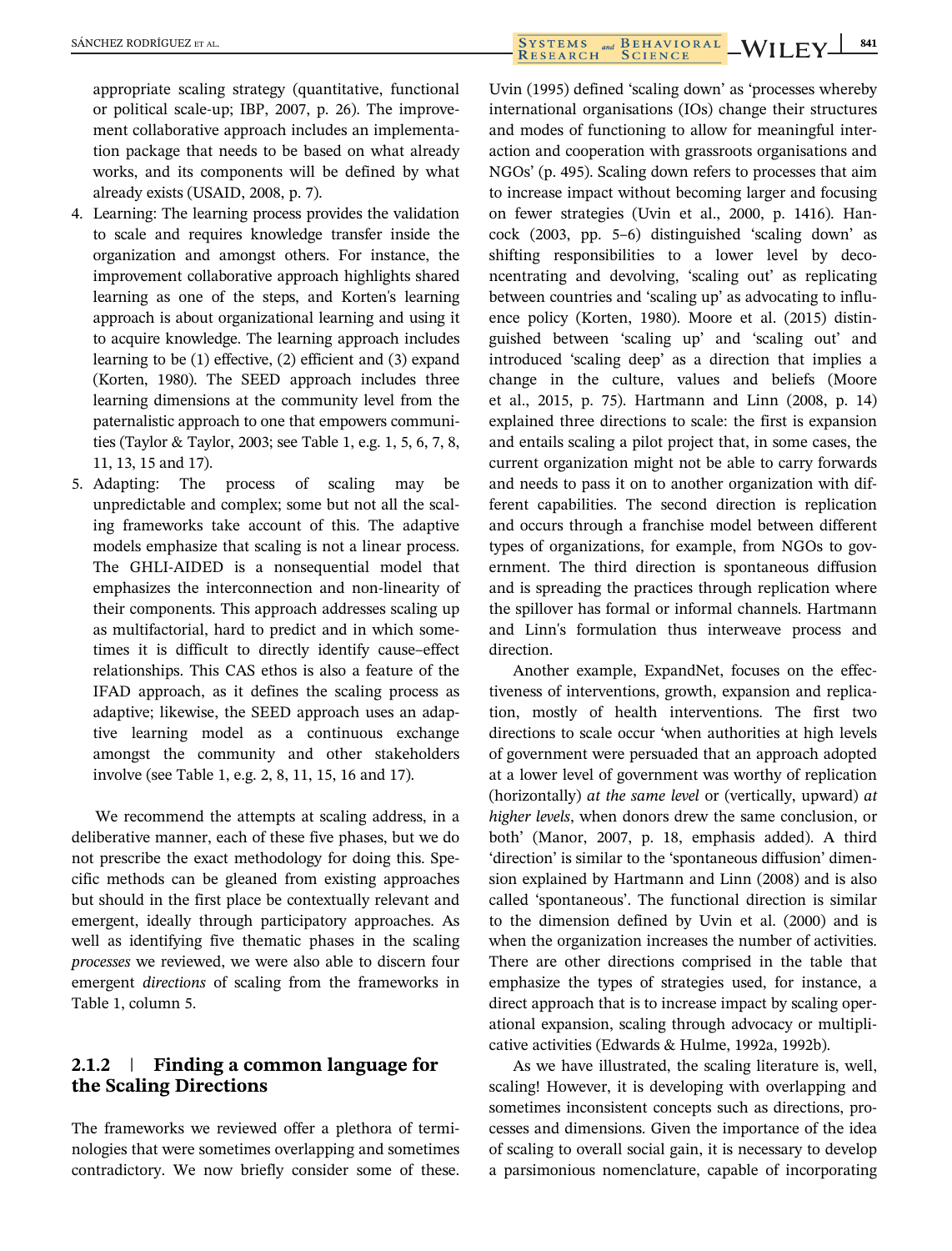842 | WILEY RESEARCH BEHAVIORAL SÁNCHEZ RODRÍGUEZ ET AL.

existing ideas but also one that provides a framework for further research and practice, especially, one that promotes social inclusion. Table 2 suggests a reclassification of scaling directions that folds multiple scaling types into easily understandable terminology with face validity; these have been derived from those found in the frameworks reviewed in Table 1. Our conceptualization does not necessarily seek to replace existing particular models or approaches but rather to allow a more effective synthesis of research and practice across commonly understood directions of scaling. We also differentiate 'scaling' from 'scaling up', which is often used interchangeably and confusingly. Scaling up in our classification seeks changes at the structural level in policies and laws. Scaling out requires the organization to replicate their model geographically. These two are the directions that are currently named in the literature. Scaling in and scaling down are two directions that are often confusingly subsumed in scaling literature but actually require different strategies and have different goals. In the first, the focus of change is within the organization, while in the second—scaling down—the focus is more on the community and context of change.

Table 2 summarizes the coordinates—up, down, in and out—of scaling directions. In reality, scaling will often involve moving in several directions at once; recognizing that CASs move with change, with components moving at different rates and possibly in different directions; and that linear attempts to scale in a single direction may be unrealistic and ineffective. However, each systematic approach to any of these directions of scaling should require passing through the particular phases already described above. However, once again, these should be seen as organic and dynamic, not as categorical, fixed or restrictive. In Table 2, we indicate the four directions and associated descriptions, strategies, goals and examples.

### 2.2 | Socially inclusive scaling

The scaling frameworks reviewed in Table 1 do not explicitly address exclusion and discrimination, nor is the CAS perspective often explicit in this regard either. ExpandNet includes the principle of respect for human rights, equity and a gender perspective (ExpandNet, 2010, p. 8); but as to how to include specific strategies to make that happen is not clear in the framework. In this section, we suggest to how to make explicit a scaling approach that incorporates vulnerable populations into the process of scaling, thinking of scaling not as a way to increase numbers of people but to include people who have been excluded. Scaling failure often arises through not reaching vulnerable populations, such as persons with disabilities (Amin et al., 2011) because the models used failed to recognize the complexity of the broader system in which they operate and how this may marginalize some groups.

Scaling frameworks should introduce nondiscrimination as a key feature and address inclusion as a process and goal (Huss & MacLachlan, 2016). Making scaling inclusive is challenging and demands different types of strategies to achieve inclusion in order to tackle different needs amongst vulnerable groups (MacLachlan et al., 2019). Carter et al. (2018, p. 3) highlighted a number of challenges that are specific for inclusive scaling practices: (1) understanding the wider contextual ideologies and vested power of individuals and groups, (2) reaching the most marginalized, (3) dealing with longer times frames, (4) coping with reversals and backlash when working on political and culturally sensitive issues, (5) turning theoretical models and emergency evidence into clear operational guidance and effective practice and (6) learning how to measure the impact, cost-effectiveness and sustainability of interventions (Carter et al., 2018, p. 27, our italics in the above).

Scaling frameworks focus on the product and evidence of previous intervention successes, rather than on the processes and outcomes for vulnerable groups, whose 'outcomes' are often poor compared with the mainstream. This, of course, is the very reason for the emphasis in the SDGs on 'leaving no-one behind'. Sometimes, the task practice of scaling can become the centre of the scaling strategy, diverting attention from who gets to and those who do not get to—participate in it. Carter et al. (2018, p. 8) also argued for the scaling processes to be explicitly inclusive, using interventions that target the most marginalized and incorporating inclusive goals that work to change social norms. For scaling inclusive interventions, the speed of the scaling and the cost are important. Equity in scaling may well mean that interventions targeting the most marginalized communities will be more expensive and take longer (Carter et al., 2018).

For each of the five-scaling process and four scaling directions we have identified, Carter et al.'s above challenges for inclusiveness should be considered. We do not recommend specific questions to probe for inclusiveness in a particular way but rather an ethos of assessing the extent of inclusiveness, appropriate to the local setting and conditions that constitute the specific context. It may be in some contexts that certain aspects of inclusion are more necessary to address than others. Examples of how the five scaling phases can be made more inclusive are provided in Table 3. Table 3 applies a number of the dimensions developed by Huss and MacLachlan (2016), as part of a United Nations multiagency project, to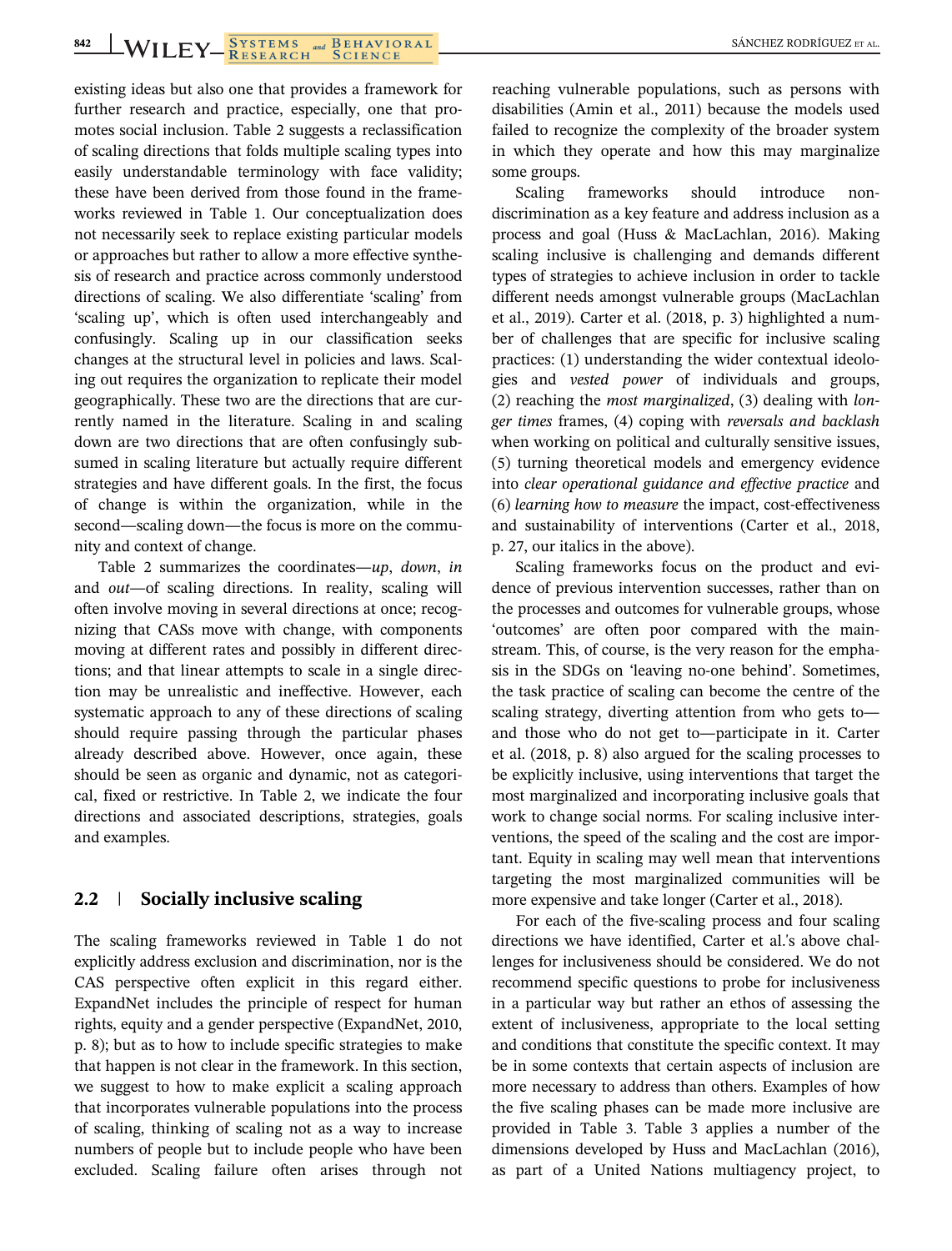|                           | Goal         |
|---------------------------|--------------|
|                           |              |
| n ner<br>"rections with   | nor<br>escri |
| <b>TABLE 2</b> Scaling di |              |

| Examples<br>Goal          | example, new laws, regulatory bodies<br>The institutionalization of changes, for<br>or working norms relating to health,<br>education or employment.<br>Achieve changes in laws, policies,<br>institutions or norms. | operating in different geographic<br>locations. Rather like a franchise<br>Replicating organizational models<br>model in the commercial sector.<br>good practices geographically.<br>Broaden the range or scope of | such as introducing new skill sets, or<br>through new training, supports or<br>professionalization amongst staff<br>Adapting within the organization,<br>greater skill range; increasing<br>additional personnel.<br>Ensure the organization is capable<br>of delivering the scale of good<br>practices required. | Sponsoring ground-level implementation<br>including allowing for adaptations to<br>local contexts and conditions.<br>ideas at the community level,<br>Effective resourcing to achieve<br>implementation |
|---------------------------|----------------------------------------------------------------------------------------------------------------------------------------------------------------------------------------------------------------------|--------------------------------------------------------------------------------------------------------------------------------------------------------------------------------------------------------------------|-------------------------------------------------------------------------------------------------------------------------------------------------------------------------------------------------------------------------------------------------------------------------------------------------------------------|---------------------------------------------------------------------------------------------------------------------------------------------------------------------------------------------------------|
| Strategies                | Advocacy, networking,<br>partnerships,<br>negotiation,                                                                                                                                                               | Diffusion, communicating,<br>learning and adapting                                                                                                                                                                 | Capacity building                                                                                                                                                                                                                                                                                                 | Devolve and empower                                                                                                                                                                                     |
| Description               | 1 as<br>$\mathbf{S}$<br>Influencing social structures, such<br>norms, to allow good practices<br>laws, policies, institutions and<br>be adopted more extensively.                                                    | ð<br>Repeating the organization model<br>approach, across organizations<br>working at similar levels within<br>the systems.                                                                                        | ör.<br>promote; recognizing that change<br>allow it to take on the particular<br>work required to implement the<br>Adjusting the structure, functions<br>skills within an organization; to<br>'outside' often requires change<br>'inside' the organization too.<br>good practices it is trying to                 | necessary means to implement the<br>envisaged good practices 'on the<br>Ensuring that changes in laws,<br>policies or norms, have the<br>ground'.                                                       |
| <b>Scaling directions</b> | Scaling up/structural                                                                                                                                                                                                | Scaling out/replication                                                                                                                                                                                            | Scaling in/organizational                                                                                                                                                                                                                                                                                         | Scaling down/allocation                                                                                                                                                                                 |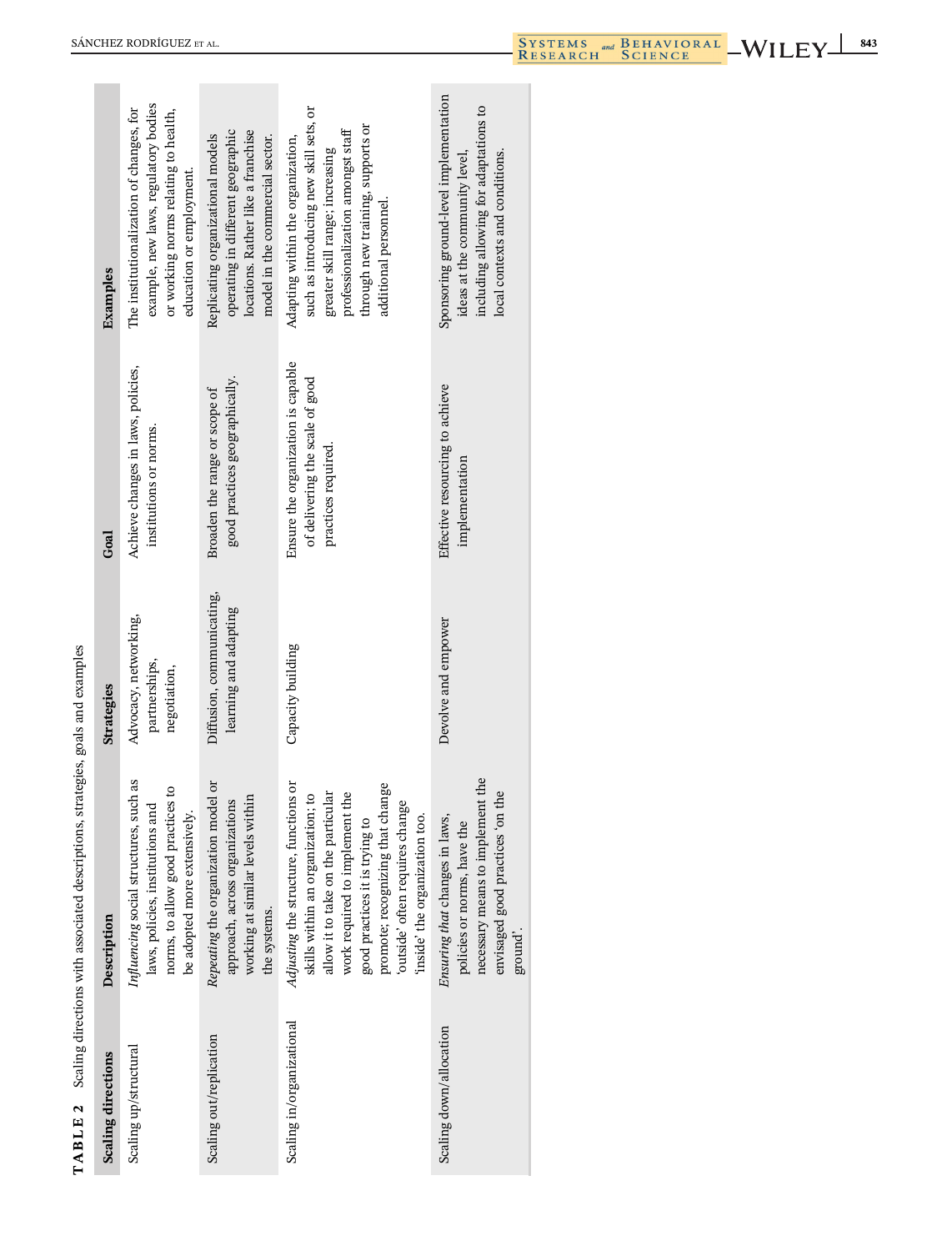| S<br>TABLE                                                                                                         | Thinking through socially inclusive scaling actions                                                                                                                                                                                                                                                   |                                                                                                                             |                                                                                      |                                                                                                                                                                                                                                                                |
|--------------------------------------------------------------------------------------------------------------------|-------------------------------------------------------------------------------------------------------------------------------------------------------------------------------------------------------------------------------------------------------------------------------------------------------|-----------------------------------------------------------------------------------------------------------------------------|--------------------------------------------------------------------------------------|----------------------------------------------------------------------------------------------------------------------------------------------------------------------------------------------------------------------------------------------------------------|
| Key action                                                                                                         | Definition                                                                                                                                                                                                                                                                                            | Description                                                                                                                 | <b>Examples of Questions</b>                                                         | Sources of Evidence                                                                                                                                                                                                                                            |
| Identifying inclusive innovations<br>Huss & MacLachlan, 2016)<br>(adapted from Theme 9 of                          | This phase requires recognizing an<br>for disenfranchised members of<br>inclusive innovation, defined as<br>social and economic wellbeing<br>society' (George et al., 2012, p.<br>implementation of new ideas<br>opportunities that enhance<br>which aspire to create<br>the development and<br>663). | required to identify the inclusive<br>practice for the targeted groups<br>Some element of evaluation is                     | What new socially inclusive ideas<br>are being considered to scale?                  | establishing, if possible, a base<br>representative organizations,<br>Targeted-groups, consultation<br>line before the intervention<br>evaluations of the process,<br>forums; key informants,<br>starts.                                                       |
|                                                                                                                    |                                                                                                                                                                                                                                                                                                       | Appropriate selection criteria are<br>socially inclusive innovation<br>put in place to identify the                         | From whom is the innovation<br>coming?                                               |                                                                                                                                                                                                                                                                |
|                                                                                                                    |                                                                                                                                                                                                                                                                                                       | Organizational strategies have<br>implemented to document<br>been developed and<br>inclusive practices.                     | Has the community participated in<br>the development of the<br>innovation?           |                                                                                                                                                                                                                                                                |
|                                                                                                                    |                                                                                                                                                                                                                                                                                                       | the inclusive practice amongst<br>strategy to share and promote<br>Organizations have a diffusion<br>different stakeholders | community to this innovation?<br>What are/were the inputs of the                     |                                                                                                                                                                                                                                                                |
|                                                                                                                    |                                                                                                                                                                                                                                                                                                       |                                                                                                                             | How has/could the innovation<br>adopted by the community?<br>been/be implemented and |                                                                                                                                                                                                                                                                |
|                                                                                                                    |                                                                                                                                                                                                                                                                                                       |                                                                                                                             | How is the innovation improving<br>inclusion of the most<br>marginalized?            |                                                                                                                                                                                                                                                                |
| $\omega$<br>(adapted from Themes 1, 2,<br>Planning inclusive practices<br>4 and 5 from Huss &<br>MacLachlan, 2016) | brace<br>improve inclusion by designing<br>thoughts of the targeted groups<br>$\mathbf{c}$<br>represented. The scaling plan<br>needs to be built and shared<br>This phase involves planning<br>the appropriate tools to emi<br>the ideas, perceptions and<br>with the communities.                    | Establishing a priori participatory<br>mechanisms including within<br>the targeted populations                              | How is the organization planning<br>to scale?                                        | decision-making processes of the<br>project before it starts, working<br>challenges around inclusion.<br>groups, community steering<br>participation of the targeted<br>committees included in the<br>Needs assessments with the<br>groups to address specific |
|                                                                                                                    |                                                                                                                                                                                                                                                                                                       | participatory processes in the<br>Incorporating the results of the<br>planning processes                                    | What process was followed, if any,<br>and with which stakeholders, to<br>scale?      |                                                                                                                                                                                                                                                                |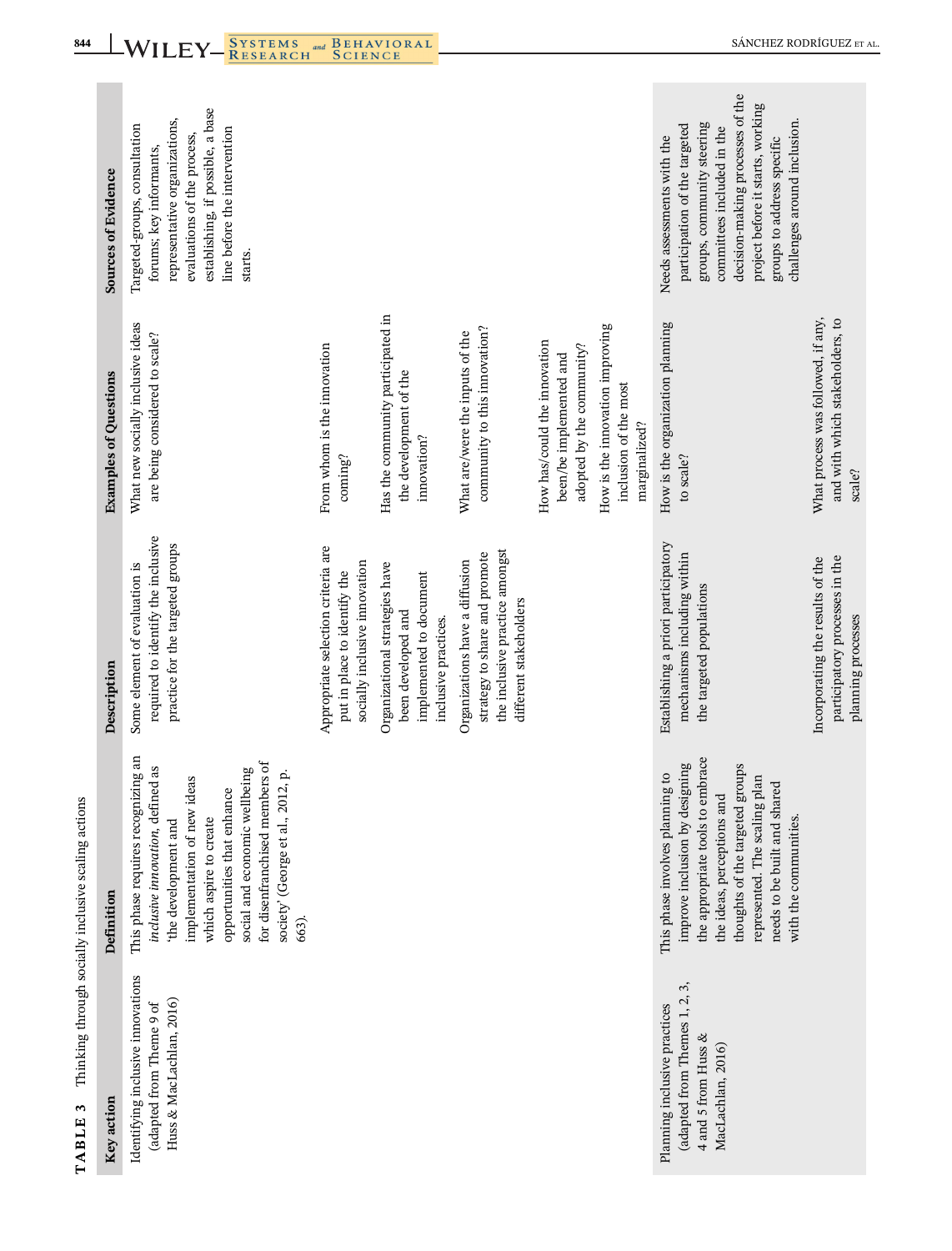| (Continued)<br>$\mathfrak{g}$<br>TABLE                                                                |                                                                                                                                                                                |                                                                                                                                                                                                                                                      |                                                                                                                         |                                                                                                                                                                  |
|-------------------------------------------------------------------------------------------------------|--------------------------------------------------------------------------------------------------------------------------------------------------------------------------------|------------------------------------------------------------------------------------------------------------------------------------------------------------------------------------------------------------------------------------------------------|-------------------------------------------------------------------------------------------------------------------------|------------------------------------------------------------------------------------------------------------------------------------------------------------------|
| Key action                                                                                            | Definition                                                                                                                                                                     | Description                                                                                                                                                                                                                                          | <b>Examples of Questions</b>                                                                                            | Sources of Evidence                                                                                                                                              |
|                                                                                                       |                                                                                                                                                                                | making sure to reach out to the<br>Eliminating intermediaries and<br>communities that are to be<br>included.                                                                                                                                         | How is the organization ensuring<br>that the most marginalized<br>groups are included? What<br>strategies are employed? |                                                                                                                                                                  |
| (adapted from Themes 1 and 5<br>Implementing inclusive actions<br>MacLachlan, 2016)<br>from Huss &    | interventions have designed into<br>them feedback mechanisms that<br>are sensitive to and capable of<br>This phase requires that the<br>reinforcing community<br>participation | implementation that reaches the<br>Requires a communication<br>target populations.<br>strategy about the                                                                                                                                             | How will the project activities be<br>community taking a relevant<br>executed—are actors in the<br>role?                | informed/involved/in charge of<br>and planning of their partners<br>regarding the implementation<br>community participation<br>Targeted group leaders are        |
|                                                                                                       |                                                                                                                                                                                | instance, age, disability, gender,<br>The actions and communications<br>require mechanisms to address<br>specific needs and considers<br>intersections amongst, for<br>ethnicity, nationality                                                        | How are implementers aware of,<br>exclusion and promoting<br>or trained in, addressing<br>inclusion?                    | and set according to the demand<br>Follow up meetings are regular<br>of the targeted population.                                                                 |
|                                                                                                       |                                                                                                                                                                                |                                                                                                                                                                                                                                                      | Are targeted groups represented in<br>the implementation?                                                               | Outcomes-that have been agreed<br>by the target groups-are being<br>methods sensitive to the nature<br>explicitly assess according to<br>of exclusion/inclusion. |
| (adapted from Themes 1, 7<br>Learning inclusive lessons<br>MacLachlan, 2016).<br>and 8 from Huss $\&$ | The learning phase is a space to<br>르<br>implementation, and shoul<br>reflect without stopping<br>overlap with it.                                                             | the intervention activities as part<br>Organizational strategy to review<br>of the process of intervention.                                                                                                                                          | How is the organization's learning<br>disenfranchised groups they<br>process inclusive of the<br>work with?             | Focus groups and participatory<br>assemblies to review the<br>different stages of the<br>intervention.                                                           |
|                                                                                                       |                                                                                                                                                                                | address possible risks as well as<br>opportunities that include the<br>various ways to address these<br>Participatory mechanisms to                                                                                                                  | participatory learning tools that<br>give equal opportunity for all to<br>Does the organization have<br>participate?    | questions at the end to provide<br>Surveys that include open-ended<br>critical feedback.                                                                         |
|                                                                                                       |                                                                                                                                                                                | allowing for nonconformity with<br>impartiality and safety to those<br>procedures to collect feedback<br>critical of their own approach,<br>intentions and guaranteeing<br>Organizations have tools and<br>providing such feedback or<br>reflection. | How does the organization protect<br>people who may have views that<br>are critical of its own actions?                 | Provision of anonymous feedback<br>mechanisms, as an option-e.g.<br>ideas post boxes.                                                                            |
|                                                                                                       |                                                                                                                                                                                |                                                                                                                                                                                                                                                      |                                                                                                                         | (Continues)                                                                                                                                                      |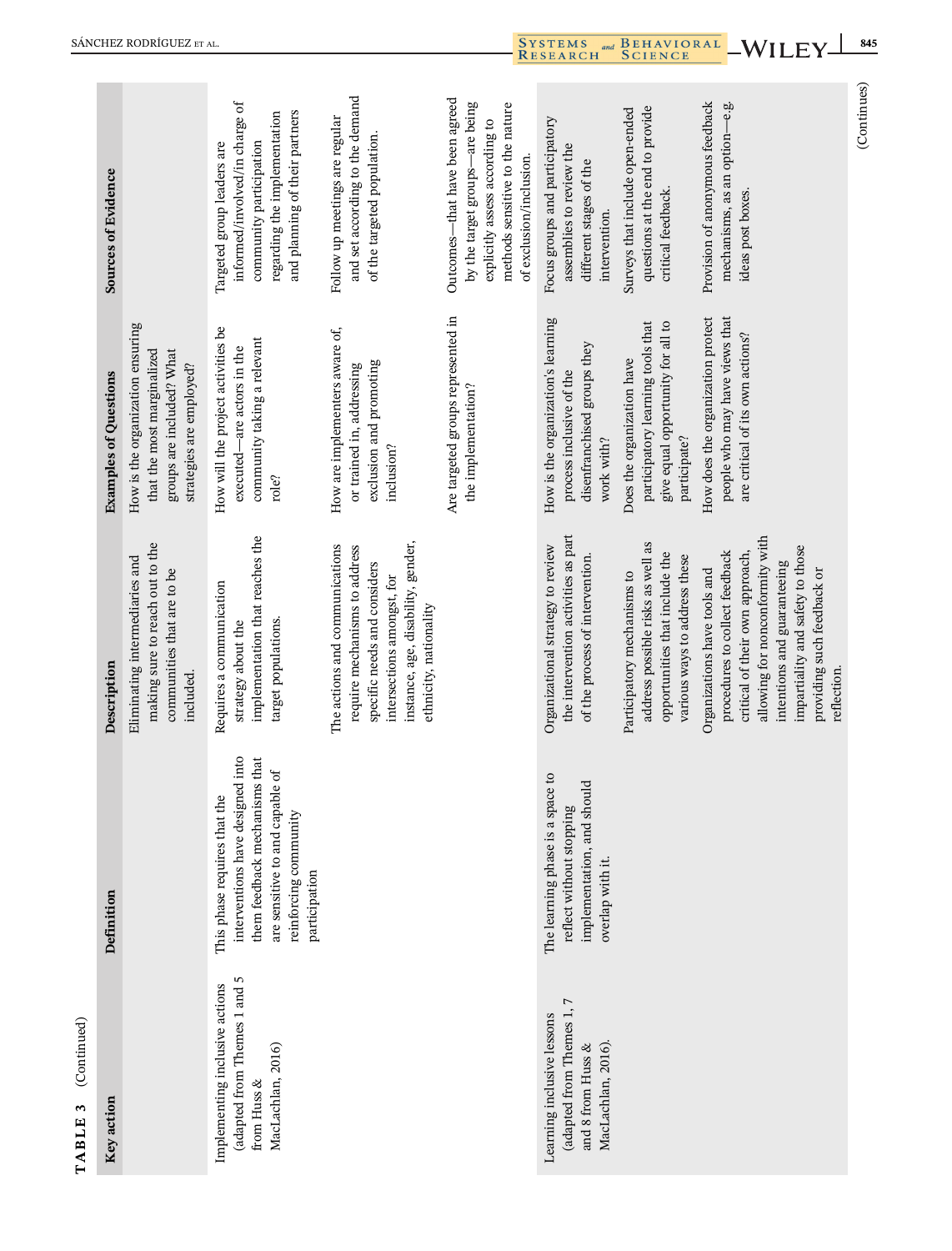#### $\mathbf{\perp WILEY-}\frac{\overline{\text{SystemS}}_{M}}{\text{RESEARCH}}$ **BEHAVIORAL** SCIENCE

846

|                     | Sources of Evidence<br><b>Examples of Questions</b><br>Description<br>Definition | solutions emerge from previous<br>consultation with the targeted<br>Risk assessment and possible<br>populations.<br>How is the organization adapting<br>to unanticipated challenges<br>concerning inclusion?<br>plan with potential partnerships<br>An organization works with their<br>targeted populations on their<br>to facilitate quick changes.<br>and<br>phase may overlap with several<br>Following the first cycle, this<br>especially implementation,<br>should be with the targeted<br>population's participation.<br>of the previous phases, | the responsibility to explore how<br>the work has evolved to be more<br>A specific group is charged with<br>differently form before-how<br>things are now being done<br>inclusive.<br>addressing unpredictability<br>without compromising the<br>inclusion of vulnerable<br>How is the organization<br>populations?<br>to what is needed and is engaged<br>modalities can change according<br>with by the targeted populations<br>A reviewed working plan whose |
|---------------------|----------------------------------------------------------------------------------|----------------------------------------------------------------------------------------------------------------------------------------------------------------------------------------------------------------------------------------------------------------------------------------------------------------------------------------------------------------------------------------------------------------------------------------------------------------------------------------------------------------------------------------------------------|-----------------------------------------------------------------------------------------------------------------------------------------------------------------------------------------------------------------------------------------------------------------------------------------------------------------------------------------------------------------------------------------------------------------------------------------------------------------|
|                     |                                                                                  |                                                                                                                                                                                                                                                                                                                                                                                                                                                                                                                                                          |                                                                                                                                                                                                                                                                                                                                                                                                                                                                 |
| TABLE 3 (Continued) | Key action                                                                       | Themes 1 and 2, from Huss $\&$<br>Adapting to more inclusive<br>practices (adapted form<br>MacLachlan, 2016).                                                                                                                                                                                                                                                                                                                                                                                                                                            |                                                                                                                                                                                                                                                                                                                                                                                                                                                                 |

promote more inclusive policy development and evaluation. The dimensions were derived empirically from an extensive review of the relevant research and also informed by United Nations declarations and conventions.

What the key issues are for inclusion in any scaling project should of course be determined in a participatory and inclusive manner, as part of the first phase of scaling —the identification process, so that the identification phase becomes not just about what to scale but also about how to do it in an inclusive way. It is important to try and assess and have some type of measure of the degree to which inclusion is achieved. This allows us to identify which aspects of inclusion —or groups of people —have been easier to address than others and may allow projects to benchmark against future performance. It also allows projects to identify how well things work in the different contexts. Table 3 indicates how such an assessment method can be used to measure inclusion. As illustrated in the table, this approach can be used to assess the extent of socially inclusive scaling for each of the five phases and therefore for each of the four directions relevant to a particular attempt to scale. Figure 3 presents our composite, three-pronged approach to scaling, incorporating (a) the five phases of scaling, (b) the four directions of scaling and (c) the multiple points across the phases and all directions, where inclusive actions should be taken to ensure that socially just scaling occurs and that marginalized groups are not left behind.

The application of socially inclusive scaling that we have adopted supports a right's-based approach. Although we have focussed on the approach of Huss and MacLachlan (2016), other approaches may also guide the identification of crucial themes for inclusion. For example, Forgasc (2011) highlighted the importance of



FIGURE 3 A three-pronged approach for a socially inclusive framework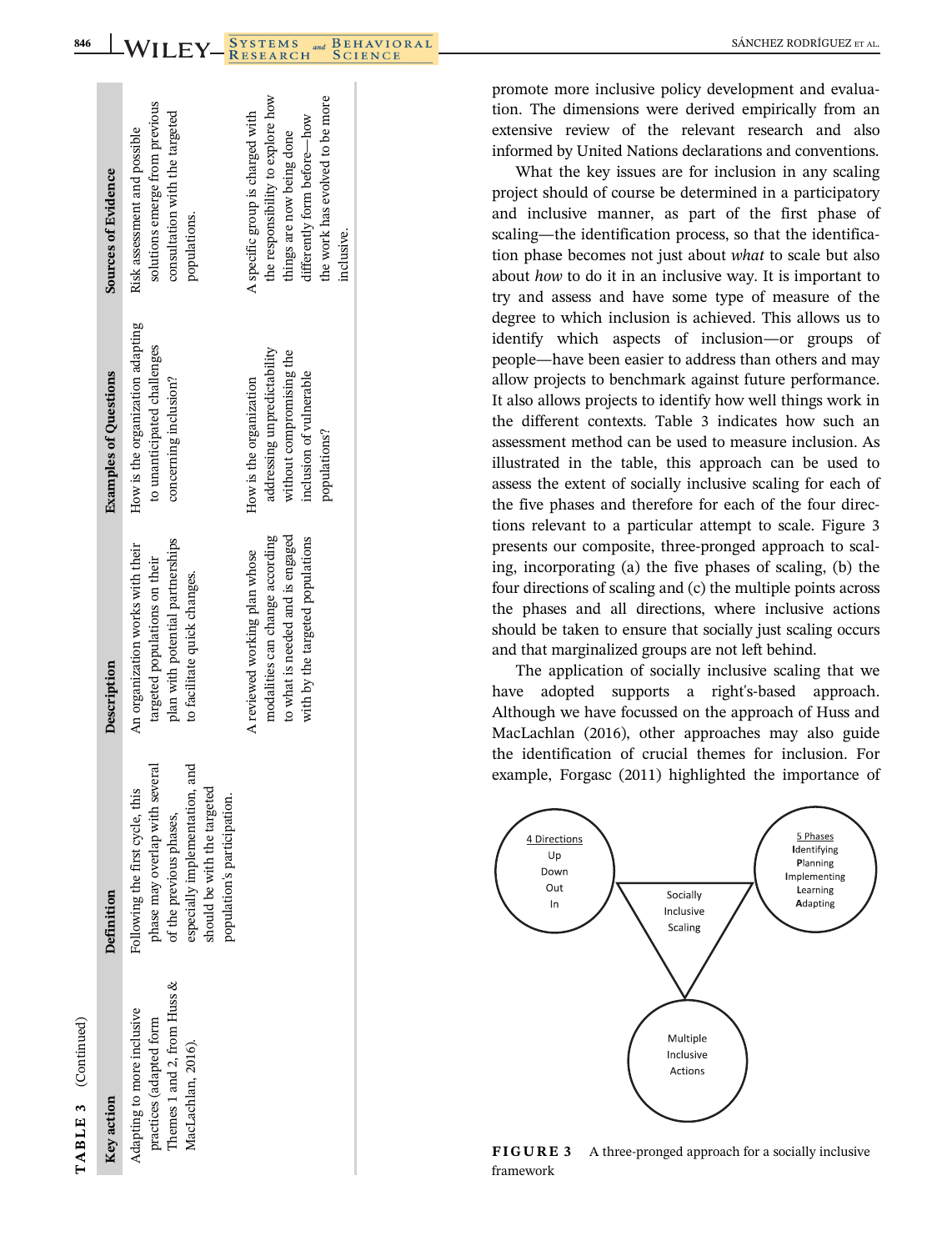practices that are participatory, accountable, accessible, equal and nondiscriminatory results-based, and appropriately resourced, which recognize the interaction between gender and disability, involve partnerships and are replicable and appropriate to recognize the context-specific requirements, if the practice is to be transferable to other contexts (Forgacs, 2011, p. 8). Han and Shah (2020) recently developed 'Ecosystem of Scaling Social Impact' framework, which considers financing, organizations, technology and data, strategies, institutional infrastructure and government policy and, although complimentary to our own, should also take account of just how greater social inclusion can be built in to the process of scaling. Indeed, regardless of the overall approach adopted, it is essential to include targeted groups, from planning to implementation and evaluation. In our view, a common mistake for the scaling frameworks reviewed previously is to see the intervention as an independent unit, disconnected from, rather than embedded in, the broader system that it must influence.

# 3 | CONCLUSIONS

There is great interest and value in understanding how successful scaling can be achieved. Scaling frameworks provide different perspectives on how scaling should happen; however, they generally do not promote inclusiveness as a core element in their approach. We argue that unless inclusion is integral in the process of scaling, then the harder-to-reach will be excluded, further contributing to their marginalization. No attempt at scaling social interventions can be considered legitimate, if it fails to reach those who may benefit most. Our review of 20 different approaches to scaling found commonalities, and we have integrated these into five phases and four directions of scaling: in, out, up and down. We welcome comment and empirical data exploring both the theoretical and practical value of the three-pronged approach (phases–directions–inclusion) outlined here.

#### ACKNOWLEDGEMENTS

This study was funded by the Irish Research Council, under the Marie Skłodowska-Curie Actions COFUND Collaborative Research Fellowships for a Responsive and Innovative Europe (CAROLINE) (Grant agreement no. 713279).

#### ORCID

Ana María Sánchez Rodríguez Dhttps://orcid.org/0000-0002-6634-0476

Malcolm MacLachlan  $\blacksquare$  https://orcid.org/0000-0001-6672-9206

### REFERENCES

- Adamou, B., Curran, J., Wilson, L., Dagadu, N. A., Jennings, V., Lundgren, R., & Hardee, K. (2013). Guide for Monitoring Scale-up of Health Practices and Interventions. USAID and MEASURE Evaluation PRH. Retrieved from https://www. measureevaluation.org/resources/publications/ms13-64 [18 September 2019]
- Amin, M., MacLachlan, M., Mannan, H., el Tayeb, S., el Khatim, A., Swartz, L., … Schneider, M. (2011). EquiFrame: A framework for analysis of the inclusion of human rights and vulnerable groups in health policies. Health and Human Rights, 13(2), 1–20.
- Baker, E. L. (2010). Taking Programs to Scale. Journal of Public Health Management and Practice, 16(3), 264–269. https://doi. org/10.1097/phh.0b013e3181e03160
- Barker, P. M., Reid, A., & Schall, M. W. (2016). A framework for scaling up health interventions: Lessons from large-scale improvement initiatives in Africa. Implementation Science: IS, 11, 12. https://doi.org/10.1186/s13012-016-0374-x
- Bhandari, N., Kabir, A. K. M. I., & Salam, M. A. (2008). Mainstreaming nutrition into maternal and child health programmes: Scaling up of exclusive breastfeeding. Retrieved from https://onlinelibrary.wiley.com/doi/pdf/10.1111/j.1740- 8709.2007.00126.x [18 September 2019]
- Binswanger, H. P., & Nguyen, T. (2004). Scaling up communitydriven development for dummies, 1–44. Retrieved from http:// siteresources.worldbank.org/INTCDD/550121-1138894027792/ 20806801/Scaling0Up0CDD0for0Dummies.pdf [18 September 2019]
- Binswanger, H. P., & Swaminathan, A. (2003). Scaling up community-driven development: Theoretical underpinnings and program design implications (English). Policy, research working paper series; no. WPS 3039. Washington, DC: World Bank. http://documents.worldbank.org/curated/en/ 621171468751148231/Scaling-up-community-drivendevelopment-theoretical-underpinnings-and-program-designimplications [18 September 2019]
- Binswanger-Mkhize, H. P., de Regt, J. P., & Spector, S. (2009). Scaling up local & community driven development (LCDD). A real world guide to its theory and practice, 169. Retrieved from https://openknowledge.worldbank.org/handle/10986/28252 [18 September 2019]
- Bradley, E. H., Curry, L., Pérez-Escamilla, R., Berg, D., Bledsoe, S., & Ciccone, D. (2011). Dissemination, diffusion and scale up of family health innovations in low-income countries. Retrieved from https://docs.gatesfoundation.org/documents/ yale-global-health-report.PDF [18 September 2019]
- Bradley, E. H., Curry, L. A., Taylor, L. A., Pallas, S. W., Talbert-Slagle, K., Yuan, C., & Pérez-Escamilla, R. (2012). A model for scale up of family health innovations in low-income and middle-income settings: A mixed methods study. BMJ Open, 2 (4), e000987. https://doi.org/10.1136/bmjopen-2012-000987
- Carter, B., Joshi, A., & Remme, M. (2018). Scaling up inclusive approaches for marginalised and vulnerable people. K4D Emerging Issues Report. Brighton, UK: Institute of Development Studies. Retrieved from https://assets.publishing.service.gov.uk/ media/5b69bf34ed915d2bbc0bb896/Scaling\_up\_inclusive\_ approaches\_for\_marginalised\_and\_vulnerable\_people.pdf [18 September 2019]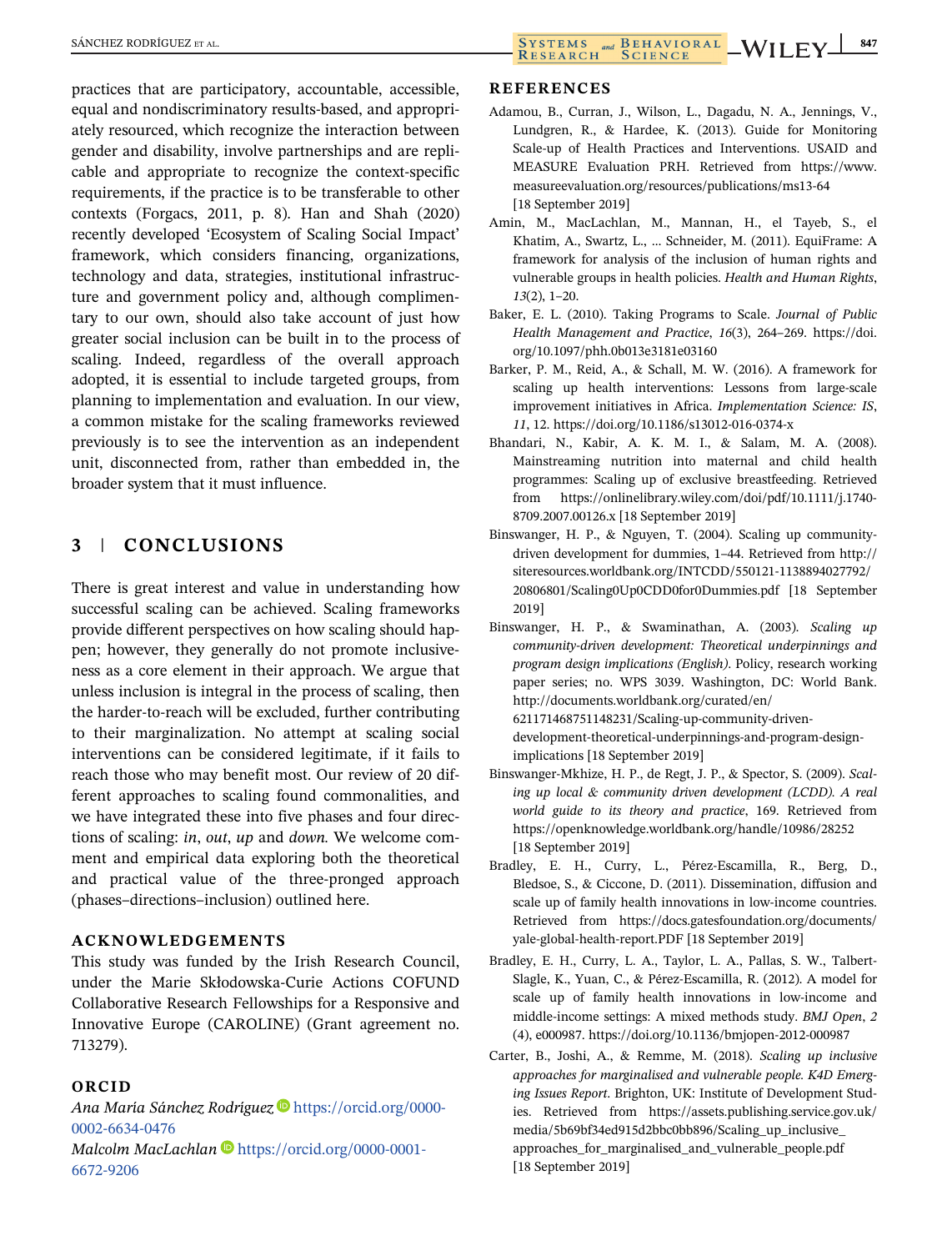# $\mathbf{WILEY}\text{--}\frac{\text{Systems and BeHAVIORAL}}{\text{Research of Science}}$

- Cooley, L., & Kohl, R. (2006). Scaling Up—From vision to largescale change. Management Systems International, (March), 1–64. Retrieved from http://cosgroveandassociates.com/wpcontent/uploads/2013/04/scalingup-framework.pdf [18 September 2019]
- Cooley, L., & Linn, J. F. (2014). Taking innovations to scale: Methods, applications and lessons, (September). Retrieved from https://www.usaid.gov/sites/default/files/documents/1865/ v5web\_R4D\_MSI-BrookingsSynthPaper0914-3.pdf [18 September 2019]
- Edwards, M., & Hulme, D. (1992a). Scaling up NGO impact on development: Learning from experience. Development in Practice, 2(2), 77–91. Retrieved from http://www.jstor.org/stable/ 4028767. https://doi.org/10.1080/096145249100076691
- Edwards, M., & Hulme, D. (1992b). In M. Edwards & D. Hulme (Eds.), Scaling up the development impact of NGOs: Concepts and experiences in making a difference: NGOs and development in a changing world (pp. 13–27). New York: Taylor and Francis.
- ExpandNet, WHO—The World Health Organization. (2010). Nine steps for developing a scaling up strategy. Retrieved from http://www.who.int/immunization/hpv/deliver/nine\_steps\_ for\_developing\_a\_scalingup\_strategy\_who\_2010.pdf [18 September 2019]
- ExpandNet WHO—The World Health Organization. (2007). 20 questions for developing a scaling up case study. Retrieved from http://www.expandnet.net/PDFs/MSI-ExpandNet-IBP%20Case%20Study%2020%20case%20study%20questions.pdf [18 September 2019]
- ExpandNet WHO—The World Health Organization. (2009). Practical guidance for scaling up health service innovations. World Health Organization: Geneva, 1–64. Retrieved from https:// apps.who.int/iris/bitstream/handle/10665/44180/ 9789241598521\_eng.pdf;jsessionid= 2C47770025A893239965684259D42BB2?sequence=1
- [18 September 2019] Fixsen, A. M. (2009). Defining scaling up across disciplines: An annotated bibliography. Complexity, (December), 1–34. Retrieved from https://pdfs.semanticscholar.org/57fc/ 57337970444b7bfc536adee7d0791a36471b.pdf [18 September 2019]
- Fixsen, D., Blase, K., Horner, R., Sims, B., & Sugai, G. (2013, September). Readiness for change. scaling up brief #3. Chapel Hill: The University of North Carolina, FPG, SISEP. Retrieved from https://fpg.unc.edu/sites/fpg.unc.edu/files/resources/ reports-and-policy-briefs/SISEP-Brief3-ReadinessForChange-09-2013.pdf [18 September 2019]
- Fixsen, D. L., Blase, K. A., Horner, R., & Sugai, G. (2009). February. Scaling-up evidence-based practices in education. Scaling-up brief #1. Chapel Hill: The University of North Carolina, FPG, SISEP. Retrieved from https://files.eric.ed.gov/fulltext/ ED507440.pdf [18 September 2019]
- Forgasc. (2011). Best practices for including persons with disabilities in all aspects of development efforts. Department of Economic and Social Affairs (DESA) United Nations. 1–117. Retrieved from http://www.un.org/disabilities/documents/best\_ practices\_publication\_2011.pdf [18 September 2019]
- Gabriel, M. (2014). Making it Big: Strategies for scaling social innovations. National Endowment for Science, Technology and the Arts (NESTA), (July), 1–61. Retrieved from https://www.nesta.

org.uk/report/making-it-big-strategies-for-scaling-socialinnovations/ [18 September 2019]

- Gargani, J., & Mclean, R. (2017). Scaling science. Stanford Social Innovation Review, 15(4), 34–39. Retrieved from https://idl-bncidrc.dspacedirect.org/handle/10625/56727?show=full [18 September 2019]
- George, G., Mcgahan, A. M., & Prabhu, J. (2012). Innovation for inclusive growth: Towards a theoretical framework and a research agenda. Journal of Management Studies, 49(4), 661–683. https://doi.org/10.1111/j.1467-6486.2012.01048.x
- Grant, M. J., & Booth, A. (2009). A typology of reviews: An analysis of 14 review types and associated methodologies. Health Information and Libraries Journal, 26(2), 91–108. https://doi.org/10. 1111/j.1471-1842.2009.00848.x
- Gunderson, L. H., & Holling, C. S. (2002). Panarchy: Understanding transformations in human and natural systems. Washington, DC: Island Press.
- Hall, A., & Clark, N. (2010). What do complex adaptive systems look like and what are the implications for innovation policy? Journal of International Development, 22(3), 308–324. https:// doi.org/10.1002/jid.1690
- Han, J., & Shah, S. (2020). The ecosystem of scaling social impact: A new theoretical framework and two case studies. Journal of Social Entrepreneurship, 11(2), 215–239. https://doi.org/10. 1080/19420676.2019.1624273
- Hancock. (2003). Scaling up the impact of good practices in rural development: A working paper to support implementation of the World Bank's Rural Development Strategy (Report Number: 26031), The World Bank. Retrieved from http://www-wds. worldbank.org/servlet/WDSContentServer/IW3P/IB/2004/01/ 30/000160016\_20040130163125/Rendered/PDF/

260310White0co1e1up1final1formatted.pdf [18 September 2019]

- Hardee, K., Ashford, L., Rottach, E., Jolivet, R., & Kiesel, R. (2012). The policy dimensions of scaling up health initiatives. Washington, DC: Futures Group, Health Policy Project. Retrieved from http://www.healthpolicyproject.com/pubs/83\_ ScaleupPolicyJuly.pdf [18 September 2019]
- Hartmann, A., & Linn, J. F. (2008). Scaling up: A framework and lessons for development effectiveness from literature and practice. Wolfensohn Center for Development Working Paper, (5). Retrieved from http://repository.experience-capitalization. net/bitstream/handle/123456789/87/10\_scaling\_up\_aid\_linn. pdf?sequence=1&isAllowed=y [18 September 2019]
- Huss, T., & MacLachlan, M. (2016). Equity and Inclusion in Policy Processes (EquIPP): A framework to support equity & inclusion in the process of policy development, implementation and evaluation. Dublin: Global Health Press. Retrieved from https://www. tcd.ie/medicine/global-health/assets/doc/The%20EquIPP% 20manual%2013th%20April%202016.pdf [18 September 2019]
- Implementing Best Practices Consortium (IBP). (2007). A guide for fostering change to scale up effective health services implementing best practices consortium. Management sciences for health. Retrieved from http://www.who.int/management/ AGuideFosteringChangeScalingUpHealthServices.pdf [18 September 2019]
- Jacobs, F., Ubels, J., & Woltering, L. (2018). Scan- A practical tool to determine the strengths and weaknesses of your scaling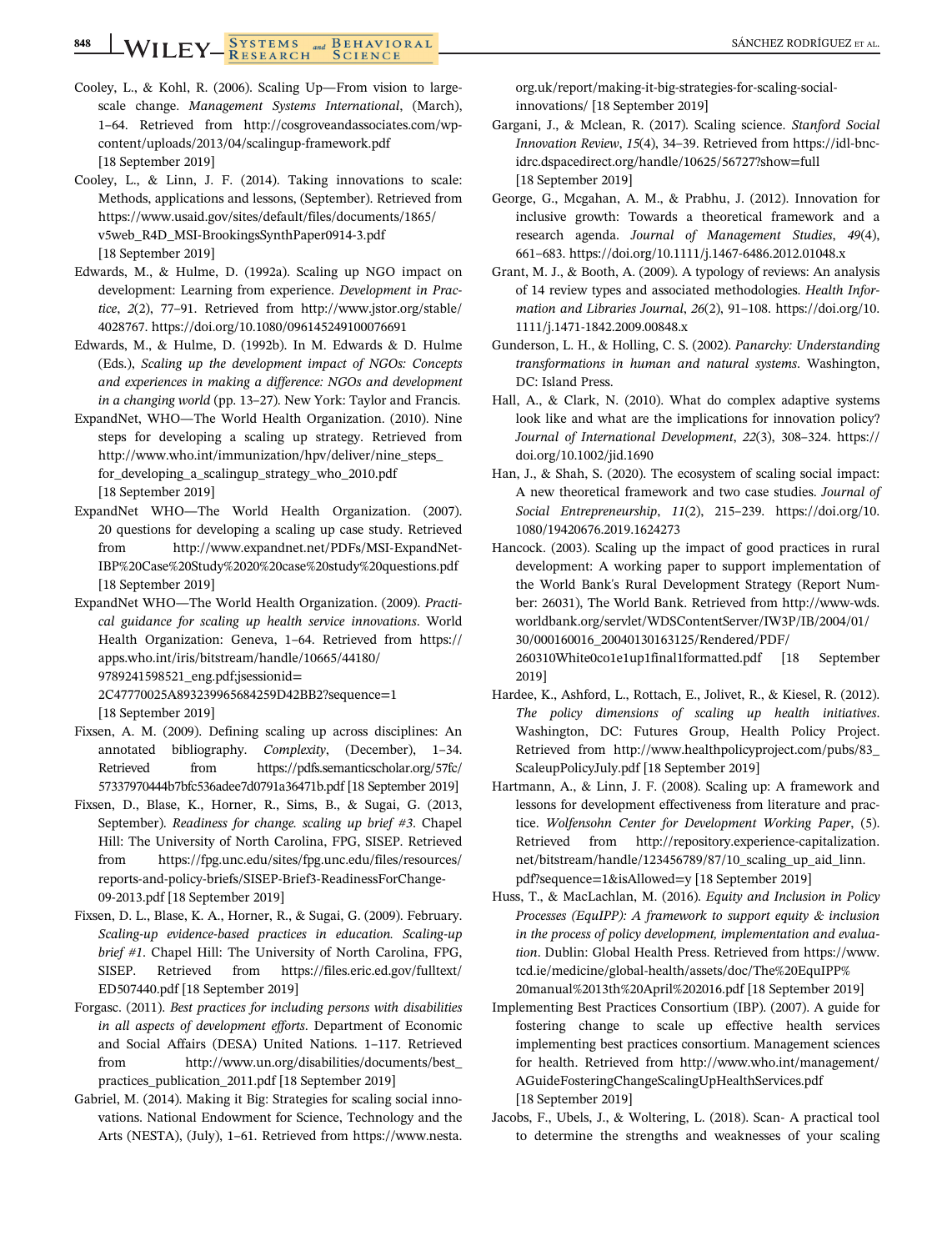ambition. PPPlab and CIMMYT, https://ppplab.org/wp/wpcontent/uploads/2018/11/PPPLab-Scaling-Final-19022019.pdf

- Jonasova, M., & Cooke, S. (2012). Thinking systematically about scaling up: Developing guidance for scaling up World Banksupported agriculture and rural development operations (English). Agriculture and rural development discussion paper; no. 53. Washington, DC: World Bank. Retrieved from http:// documents.worldbank.org/curated/en/820861468335037807/ Thinking-systematically-about-scaling-up-developing-guidancefor-scaling-up-World-Bank-supported-agriculture-and-ruraldevelopment-operations [18 September 2019]
- Kohl, R., & Cooley, L. (n.d.). Scaling Up A Conceptual and Operational Framework: A Preliminary Report to the MacArthur Foundation's Program on Population and Reproductive Health. Management Systems International.
- Korten, D. C. (1980). Community organization and rural development: A learning process approach. Public Administration Review, 40(5), 480–511.
- Leech, N. L., & Onwuegbuzie, A. J. (2008). Qualitative data analysis: A compendium of techniques and a framework for selection for school psychology research and beyond. School Psychology Quarterly, 23(4), 587–604. http://dx.doi.org/10.1037/1045-3830. 23.4.587
- Linn, J. F., Hartmann, A., Kharas, H., Kohl, R., & Massler, B. (2010). Scaling up the fight against rural poverty: An institutional review of IFAD's approach, (August). Retrieved from https://www.brookings.edu/research/scaling-up-the-fightagainst-rural-poverty-an-institutional-review-of-ifads-approach/ [18 September 2019]
- MacLachlan, M., McVeigh, J., Huss, T., & Mannan, H. (2019). Macropsychology: Challenging and changing social structures and systems to promote social inclusion. In K. O. O'Doherty & D. Hodgetts (Eds.), The SAGE handbook of applied social psychology (pp. 166–183). Darrin Thousand Oaks, CA: SAGE Publications Limited.
- Manor, J. (Ed.) (2007). Aid that works, successful development in fragile States. Washington, DC: World Bank. Retrieved from http://documents.worldbank.org/curated/en/ 969871468336614487/pdf/ 379590REVISED01OFFICIAL0USE0ONLY1.pdf [18 September

2019]

- Massoud, M. R., Donohue, K. L., & McCannon C. J. (2010). Options for large-scale spread of simple, high-impact interventions. USAID Health Care Improvement Project/URC Retrieved from https://www.usaidassist.org/resources/options-large-scalespread-simple-high-impact-interventions [18 September 2019]
- Massoud, R. (2004). An approach to rapid scale-up, using HIV/- AIDS treatment and care as an example. World Health Organization. Retrieved from http://www.who.int/hiv/pub/prev\_care/ en/rapidscale\_up.pdf [18 September 2019]
- McVeigh, J., MacLachlan, M., Gilmore, B., McClean, C., Eide, A. H., Mannan, H., & Normand, C. (2016). Promoting good policy for leadership and governance of health related rehabilitation: A realist synthesis. Globalization and Health, 12 (1), 49. https://doi.org/10.1186/s12992-016-0182-8
- Milat, A. J., Bauman, A., & Redman, S. (2015). Narrative review of models and success factors for scaling up public health interventions. Implementation Science, 10(1), 113. https://doi.org/10. 1186/s13012-015-0301-6
- Milat, A. J., Newson, R., & King, L. (2014). Increasing the scale of population health interventions: A guide. Centre for Epidemiology and Evidence. Evidence and evaluation guidance series, population and public health division. Sydney: NSW Ministry of Health.
- Milat, A. J., Newson, R., King, L., Rissel, C., Wolfenden, L., Bauman, A., … Giffin, M. (2016). A guide to scaling up population health interventions. Public Health Research & Practice, 26 (1), e2611604. https://doi.org/10.17061/phrp2611604
- Moore, M., & Westley, F. (2011). Surmountable chasms: Networks and social innovation for resilient systems. Ecology and Society, 16(1), 5. [online] URL: http://www.ecologyandsociety.org/ vol16/iss1/art5/
- Moore, M.-L., Riddell, D., & Vocisano, D. (2015). Scaling out, scaling up, scaling deep strategies of non-profits in advancing systemic social innovation\*. Journal of Corporate Citizenship, 58, 67–84.
- Mulgan, G. (2006). The process of social innovation, innovations: Technology, governance. Globalizations, 1(2), 145–162. https:// EconPapers.repec.org/RePEc:tpr:inntgg:v:1:y:2006:i:2:p:145-162
- Murray, R., Caulier-Grice, J., & Mulgan, G. (2010). The open book of social innovation. London: National Endowment for Science, Technology and the Art. Retrieved from https:// youngfoundation.org/wp-content/uploads/2012/10/The-Open-Book-of-Social-Innovationg.pdf [18 September 2019]
- Onwuegbuzie, A. J., Leech, N. L., & Collins, K. M. T. (2012). Qualitative analysis techniques for the review of the literature. Qualitative Report, 17(28), 1–28.
- Paina, L., & Peters, D. H. (2012). Understanding pathways for scaling up health services through the lens of complex adaptive systems. Health Policy and Planning, 27(5), 365–373. https://doi. org/10.1093/heapol/czr054
- PATH-Program for Appropriate Technology in Health. (2007). PATH's framework for product introduction. Retrieved from http://www.path.org/publications/files/TS\_product\_intro\_ framework.pdf [18 September 2019]
- Schleien, S. J., & Miller, K. D. (2010). Diffusion of innovation: A roadmap for inclusive community recreation services. Research & Practice for Persons with Severe Disabilities, 35(3), 93–101. Retrieved from https://www.researchgate.net/profile/ Kimberly\_Miller10/publication/233617433\_Diffusion\_of\_ Innovation\_A\_Roadmap\_for\_Inclusive\_Community\_ Recreation\_Services/links/0046351b5e3c87a005000000.pdf [18 September 2019]
- SDGs. (2015). UN General Assembly, Transforming our world: the 2030 Agenda for Sustainable Development (SDGs), 21 October 2015, A/RES/70/1. Retrieved from https://www.refworld.org/ docid/57b6e3e44.html [18 September 2019]
- Simmons, R., & Shiffman, J. (2007). Scaling up health service innovations: A framework for action. In R. Simmons, P. Fajans, & L. Ghiron (Eds.), Scaling up health service delivery: From pilot innovations to policies and programmes (pp. 1–30). Geneva: World Health Organization. https://doi.org/10.1016/j.puhe. 2009.05.012
- Smith, J. M., de Graft-Johnson, J., Zyaee, P., & Ricca, J. (2015). Scaling up high-impact interventions: How is it done? International Journal of Gynecology & Obstetrics, 130(2), S4–S10. https://doi. org/10.1016/J.IJGO.2015.03.010